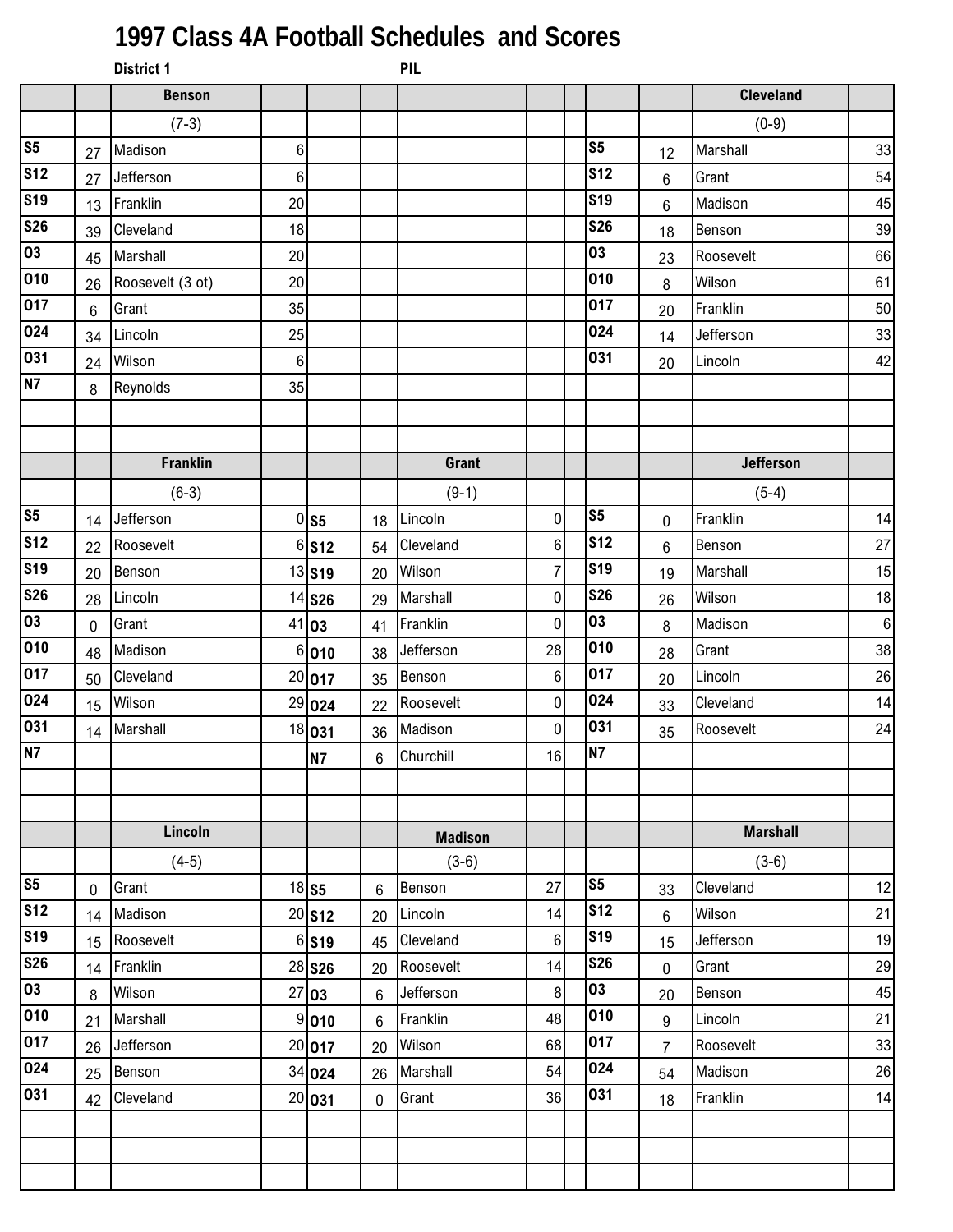|                 |                | <b>Roosevelt</b>    |    |                     |                |                         |                  |                |                | <b>Wilson</b>            |                  |
|-----------------|----------------|---------------------|----|---------------------|----------------|-------------------------|------------------|----------------|----------------|--------------------------|------------------|
|                 |                | $(3-6)$             |    |                     |                |                         |                  |                |                | $(6-4)$                  |                  |
| S <sub>5</sub>  | 8              | Wilson              | 14 |                     |                |                         |                  | S <sub>5</sub> | 14             | Roosevelt                | $\boldsymbol{8}$ |
| <b>S12</b>      | $6\phantom{1}$ | Franklin            | 22 |                     |                |                         |                  | <b>S12</b>     | 21             | Marshall                 | $\boldsymbol{6}$ |
| <b>S19</b>      | 6              | Lincoln             | 15 |                     |                |                         |                  | <b>S19</b>     | $\overline{7}$ | Grant                    | 20               |
| <b>S26</b>      | 14             | Madison             | 20 |                     |                |                         |                  | <b>S26</b>     | 18             | Jefferson                | 26               |
| 03              | 66             | Cleveland           | 23 |                     |                |                         |                  | 03             | 27             | Lincoln                  | $\boldsymbol{8}$ |
| 010             | 20             | Benson (3 ot)       | 26 |                     |                |                         |                  | 010            | 61             | Cleveland                | $\boldsymbol{8}$ |
| 017             | 33             | Marshall            | 7  |                     |                |                         |                  | 017            | 68             | Madison                  | 20               |
| 024             | $\mathbf 0$    | Grant               | 22 |                     |                |                         |                  | 024            | 29             | Franklin                 | 15               |
| 031             | 24             | Jefferson           | 35 |                     |                |                         |                  | 031            | 6              | Benson                   | 24               |
|                 |                |                     |    |                     |                |                         |                  | <b>N7</b>      | 14             | Tigard                   | 49               |
|                 |                |                     |    |                     |                |                         |                  |                |                |                          |                  |
|                 |                | <b>District 2</b>   |    |                     |                | <b>Metro</b>            |                  |                |                |                          |                  |
|                 |                | Aloha               |    |                     |                | <b>Beaverton</b>        |                  |                |                | <b>Century</b>           |                  |
|                 |                | $(0-9)$             |    |                     |                | $(13-1)$                |                  |                |                | $(0-5)$                  |                  |
| s <sub>5</sub>  | 0              | <b>West Linn</b>    |    | $35$ S5             | 42             | <b>Central Catholic</b> | 21               | S <sub>5</sub> | $\overline{7}$ | Putnam                   | 20               |
| S <sub>12</sub> | 9              | <b>Forest Grove</b> |    | 20 S12              | 35             | Lakeridge               | 28               | <b>S12</b>     | $\overline{7}$ | <b>Hood River Valley</b> | 48               |
| <b>S19</b>      | $\overline{7}$ | Westview            |    | 34 S19              | 38             | Sunset                  | 6                | <b>S19</b>     |                |                          |                  |
| <b>S26</b>      | 13             | Beverton            |    | 40 S26              | 40             | Aloha                   | 13               | <b>S26</b>     |                |                          |                  |
| 03              | 6              | Tigard              |    | 14 03               | 43             | Hillsboro               | 21               | 03             |                |                          |                  |
| 010             | 18             | Glencoe             |    | 42 010              | 44             | Jesuit                  | 20               | 010            | 6              | Parkrose                 | 19               |
| 017             | 13             | Jesuit              |    | 34 017              | 47             | Glencoe                 | 20               | 017            | 20             | <b>Forest Grove</b>      | 27               |
| 024             | 24             | Hillsboro           |    | 38 024              | 42             | Tigard                  | 20               | 024            | 16             | McMinnville              | 33               |
| 031             | 20             | Sunset              |    | 27 031              | 28             | Westview                | 12               | 031            |                |                          |                  |
|                 |                |                     |    | <b>N7</b>           | 43             | David Douglas           | $20\,$           |                |                | Independent              |                  |
|                 |                |                     |    | <b>N14</b>          |                | 53 Clackamas            | $\boldsymbol{7}$ |                |                | <b>First Year</b>        |                  |
|                 |                |                     |    | <b>N21</b>          | 39             | Churchill               | 30               |                |                |                          |                  |
|                 |                |                     |    | <b>N28</b>          |                | 56 Marshfield           | 20               |                |                |                          |                  |
|                 |                |                     |    | D <sub>5</sub>      |                | 48 McNary               | 51               |                |                |                          |                  |
|                 |                |                     |    |                     |                |                         |                  |                |                |                          |                  |
|                 |                | Glencoe             |    |                     |                | <b>Hillsboro</b>        |                  |                |                | <b>Jesuit</b>            |                  |
|                 |                | $(4-5)$             |    |                     |                | $(3-6)$                 |                  |                |                | $(8-3)$                  |                  |
| S <sub>5</sub>  | 33             | Glencoe             |    | 42 A29              | 13             | Pendleton               | 14               | S <sub>5</sub> | 28             | Lakeridge                | 12               |
| <b>S12</b>      | 28             | Sandy               |    | $7$ S5              | 14             | Gresham                 | 13               | <b>S12</b>     | 33             | <b>Central Catholic</b>  | 13               |
| <b>S19</b>      | 45             | Jesuit              |    | 57 <b>S12</b>       | 17             | Tigard                  | 28               | <b>S19</b>     | 57             | Glencoe                  | 45               |
| <b>S26</b>      | 20             | Hillsboro           |    | $6$ S <sub>19</sub> |                |                         |                  | <b>S26</b>     | 9              | Tigard                   | 28               |
| 03              | 46             | Sunset              |    | $21$ S26            | $6\phantom{1}$ | Glencoe                 | 20               | 03             | 19             | Westview                 | $\overline{0}$   |
| 010             | 42             | Aloha               |    | 18 03               | 21             | Beaverton               | 43               | 010            | 20             | Beaverton                | 44               |
| 017             | 20             | Beaverton           |    | 47 010              | 13             | Westview                | $\overline{7}$   | 017            | 35             | Aloha                    | 13               |
| 024             | 20             | Westview            |    | 21 017              | 13             | Sunset                  | 21               | 024            | 40             | Sunset                   | 32               |
| 031             | 25             | Tigard              |    | 47 024              | 38             | Aloha                   | 24               | 031            | 30             | Hillsboro                | 14               |
|                 |                |                     |    | 031                 | 14             | Jesuit                  | 30               | <b>N7</b>      | 24             | Thurston                 | $20\,$           |
|                 |                |                     |    |                     |                |                         |                  | N14            | 30             | McNary                   | 55               |
|                 |                |                     |    |                     |                |                         |                  |                |                |                          |                  |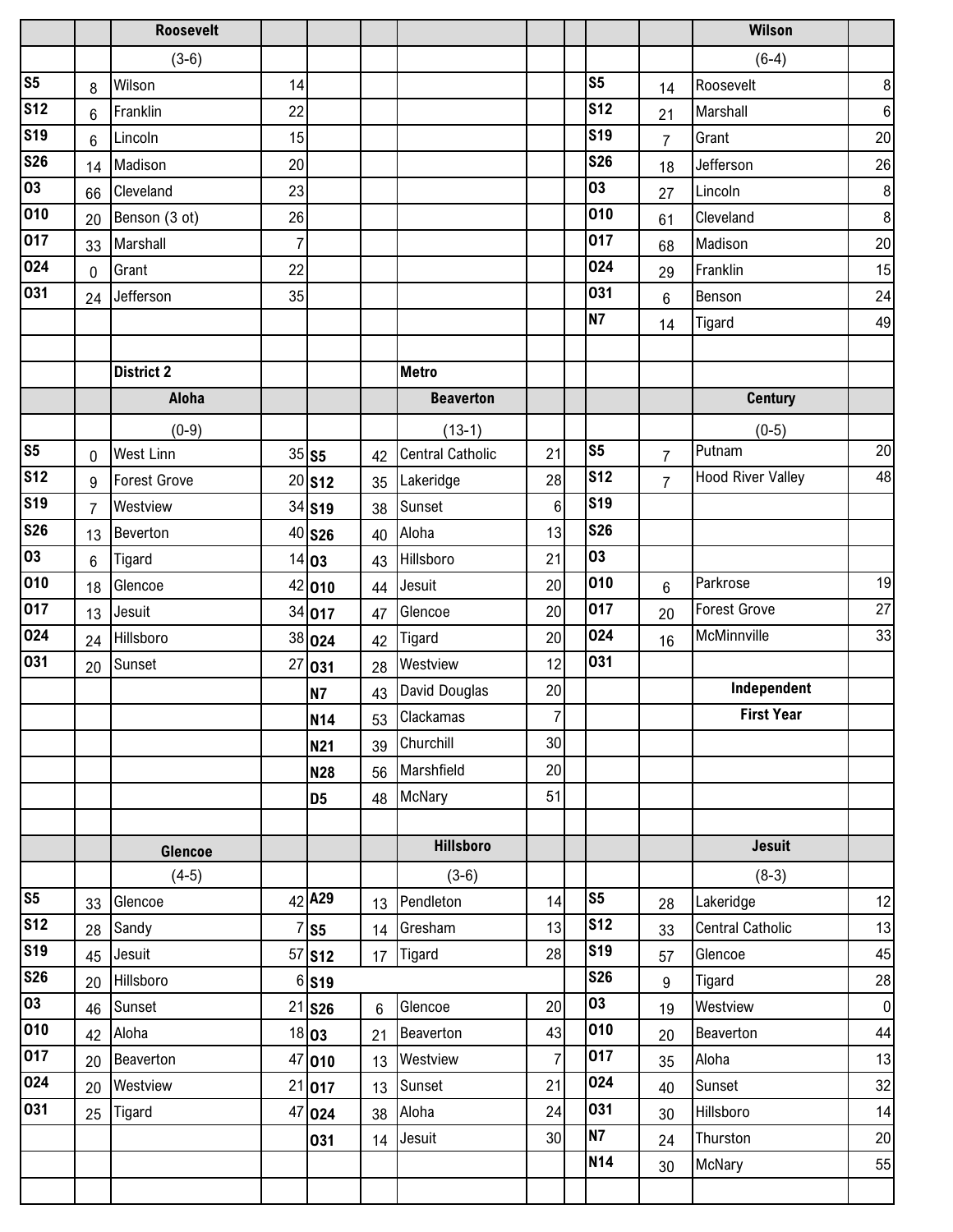|                         |                | <b>Sunset</b>            |    |               |                | <b>Tigard</b>            |                  |                |                | <b>Westview</b>          |                  |
|-------------------------|----------------|--------------------------|----|---------------|----------------|--------------------------|------------------|----------------|----------------|--------------------------|------------------|
|                         |                | $(2-7)$                  |    |               |                | $(11-2)$                 |                  |                |                | $(5-5)$                  |                  |
| S <sub>5</sub>          | 20             | Newberg                  |    | $34$ S5       | 18             | Sandy                    | 15               | S <sub>5</sub> | 14             | Oregon City              | $\overline{0}$   |
| s <sub>12</sub>         | 21             | Canby                    |    | 28 S12        | 50             | McMinnville              | 28               | <b>S12</b>     | 41             | Milwaukie                | 18               |
| <b>S19</b>              | 6              | Beaverton                |    | 38 S19        | 28             | Hillsboro                | 17               | <b>S19</b>     | 34             | Aloha                    | $\overline{7}$   |
| <b>S26</b>              | 12             | Westview                 |    | 26 S26        | 28             | Jesuit                   | $\boldsymbol{9}$ | <b>S26</b>     | 26             | Sunset                   | 12               |
| 03                      | 21             | Glencoe                  |    | 46 03         | 14             | Aloha                    | 6                | 03             | 0              | Jesuit                   | 19               |
| 010                     | $\mathbf 0$    | <b>Tigard</b>            |    | 31 010        | 31             | Sunset                   | $\mathbf 0$      | 010            | $\overline{7}$ | Hillsboro                | 13               |
| 017                     | 21             | Hillsboro                |    | 13 017        | 34             | Westview                 | 10               | 017            | 10             | Tigard                   | 34               |
| 024                     | 32             | Jesuit                   | 40 | 024           | 20             | Beaverton                | 42               | 024            | 21             | Glencoe                  | 20               |
| 031                     | 27             | Aloha                    | 20 | 031           | 28             | Westview                 | 12               | 031            | 12             | Beaverton                | 28               |
|                         |                |                          |    | <b>N7</b>     | 49             | Wilson                   | 14               | N <sub>7</sub> | 14             | Gresham                  | 28               |
|                         |                |                          |    | <b>N14</b>    | 27             | Ashland                  | 22               |                |                |                          |                  |
|                         |                |                          |    | N21           | 28             | West L:inn               | 21               |                |                |                          |                  |
|                         |                |                          |    | N28           | 14             | <b>McNary</b>            | 27               |                |                |                          |                  |
|                         |                |                          |    |               |                |                          |                  |                |                |                          |                  |
|                         |                |                          |    |               |                |                          |                  |                |                |                          |                  |
|                         |                | <b>District 3</b>        |    |               |                | Mt. Hood                 |                  |                |                |                          |                  |
|                         |                | <b>Barlow</b>            |    |               |                | <b>Centennial</b>        |                  |                |                | <b>Central Catholic</b>  |                  |
|                         |                | $(6-3)$                  |    |               |                | $(3-6)$                  |                  |                |                | $(2-7)$                  |                  |
| S <sub>5</sub>          | 20             | <b>Dallas</b>            |    | $12$ S5       | 26             | <b>Forest Grove</b>      | 21               | S <sub>5</sub> | 21             | Beaverton                | 42               |
| $\overline{\text{S12}}$ | 23             | Oregon City              | 6  | <b>S12</b>    | 40             | <b>Mountain View</b>     | 34               | <b>S12</b>     | 13             | Jesuit                   | 33               |
| <b>S19</b>              | 18             | <b>Hood River Valley</b> |    | <b>S19</b>    | 13             | Reynolds                 | 25               | <b>S19</b>     | 21             | Sandy                    | 31               |
| <b>S26</b>              | 39             | Reynolds                 |    | 49 S26        | 14             | Sandy                    | 13               | <b>S26</b>     | 12             | Gresham                  | 53               |
| 03                      | 14             | David Douglas            |    | 16 03         | $6\phantom{1}$ | Gresham                  | 26               | 03             | 36             | <b>Hood River Valley</b> | 17               |
| 010                     | $\overline{7}$ | <b>Central Catholic</b>  |    | 6 010         | 28             | <b>Hood River Valley</b> | 47               | 010            | 6              | <b>Barlow</b>            | $\overline{7}$   |
| 017                     | 49             | Centennial               |    | 28 017        |                | 28 Barlow                | 49               | 017            | 6              | David Douglas            | 28               |
| 024                     | 20             | Sandy                    |    | 19 024        | 45             | David Douglas            | 66               | 024            | 23             | Reynolds                 | 45               |
| 031                     | $\overline{7}$ | Gresham                  |    | 28 031        | 31             | <b>Central Catholic</b>  | 35               | 031            | 35             | Centennial               | 31               |
|                         |                |                          |    |               |                |                          |                  |                |                |                          |                  |
|                         |                | <b>David Douglas</b>     |    |               |                | Gresham                  |                  |                |                | <b>Hood River Valley</b> |                  |
|                         |                | $(6-5)$                  |    |               |                | $(10-2)$                 |                  |                |                | $(3-6)$                  |                  |
| S <sub>5</sub>          | 42             | Glencoe                  |    | $33$ S5       | 13             | Hillsboro                | 14               | S <sub>5</sub> | 37             | <b>Mountain View</b>     | $6 \overline{6}$ |
| S <sub>12</sub>         | $\overline{7}$ | <b>Dallas</b>            |    | 51 <b>S12</b> | 34             | Silverton                | 13               | <b>S12</b>     | 48             | Century                  | $\overline{7}$   |
| <b>S19</b>              | 14             | Gresham                  |    | 32 S19        | 32             | David Douglas            | 14               | <b>S19</b>     | $\overline{7}$ | <b>Barlow</b>            | 18               |
| $\overline{\text{S26}}$ | 28             | <b>Hood River Valley</b> |    | $0$ S26       | 53             | <b>Central Catholic</b>  | 12               | <b>S26</b>     | 0              | David Douglas            | 28               |
| $\overline{03}$         | 16             | <b>Barlow</b>            |    | 14 03         | 26             | Centennial               | $6 \,$           | 03             | 17             | <b>Central Catholic</b>  | 36               |
| 010                     | $\overline{7}$ | Sandy                    |    | 48 010        | 33             | Reynolds                 | $\overline{7}$   | 010            | 47             | Centennial               | 28               |
| 017                     | 28             | <b>Central Catholic</b>  |    | 6 017         | 26             | Sandy                    | 19               | 017            | 13             | Reynolds                 | 14               |
| 024                     | 66             | Centennial               |    | 45 024        | 28             | <b>Hood River Valley</b> | 7                | 024            | $\overline{7}$ | Gresham                  | 28               |
| 031                     | 28             | Reynolds                 |    | 42 031        | 28             | <b>Barlow</b>            | $\overline{7}$   | 031            | 13             | Sandy                    | 28               |
| N7                      | 20             | Beaverton                |    | 43 N7         | 28             | Westview                 | 14               |                |                |                          |                  |
|                         |                |                          |    | N14           | 29             | Lake Oswego              | 18               |                |                |                          |                  |
|                         |                |                          |    | N21           | $\overline{7}$ | Marshfield               | 28               |                |                |                          |                  |
|                         |                |                          |    |               |                |                          |                  |                |                |                          |                  |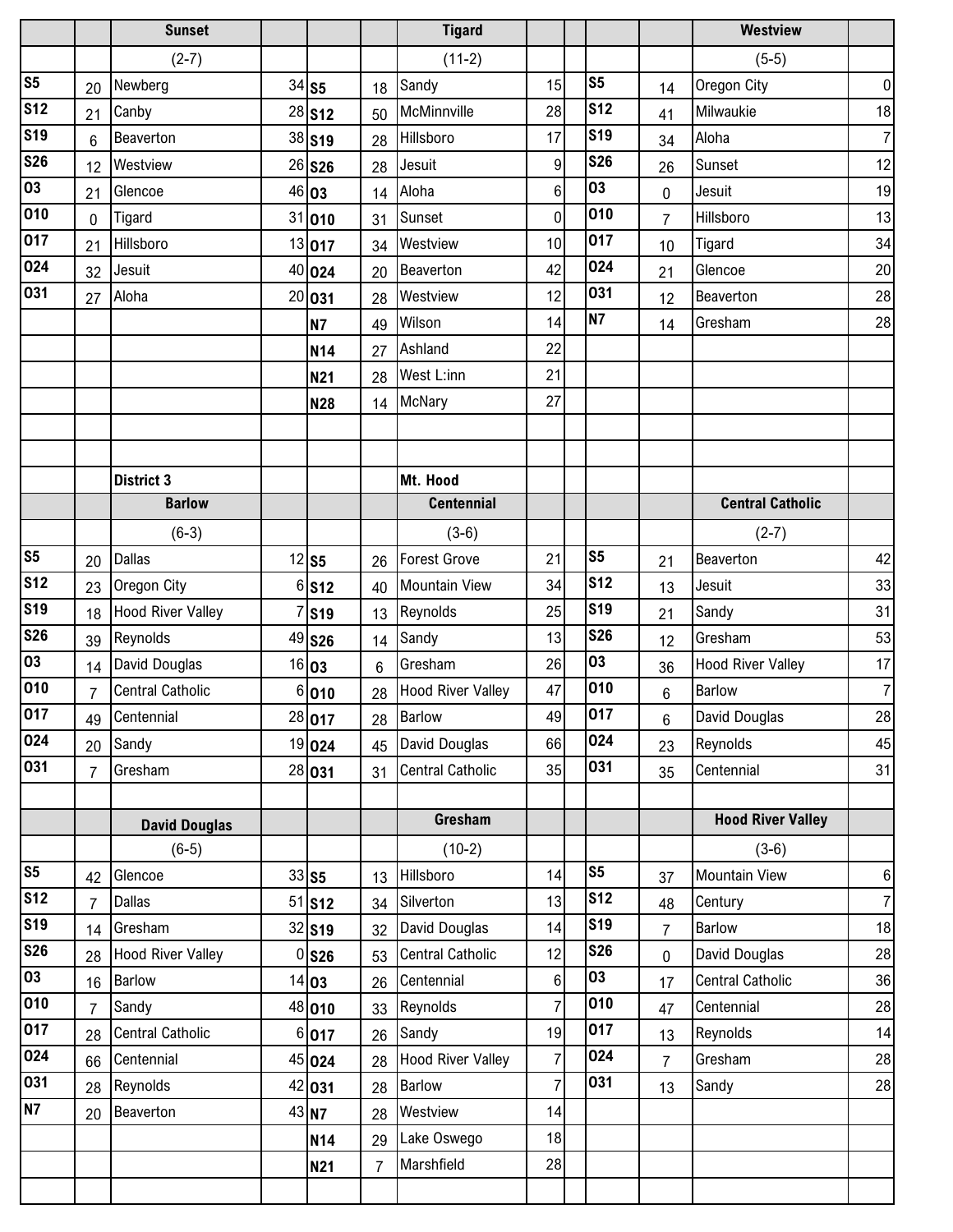|                 |                | <b>Parkrose</b>     |                  |                    |                | <b>Reynolds</b>          |                |                          |                | <b>Sandy</b>             |                |
|-----------------|----------------|---------------------|------------------|--------------------|----------------|--------------------------|----------------|--------------------------|----------------|--------------------------|----------------|
|                 |                | $(1-8)$             |                  |                    |                | $(7-4)$                  |                |                          |                | $(4-6)$                  |                |
| S <sub>5</sub>  | 14             | Molalla             |                  | $20$ S5            | 28             | Lake Oswego              | 6              | S <sub>5</sub>           | 15             | Tigard                   | 18             |
| <b>S12</b>      | 26             | Sherwood            |                  | $31$ S12           | 29             | Newberg                  | 36             | <b>S12</b>               | $\overline{7}$ | Glencoe                  | 28             |
| <b>S19</b>      | 6              | Mountain View-WA    | 37               | <b>S19</b>         | 25             | Centennial               | 13             | <b>S19</b>               | 31             | <b>Central Catholic</b>  | 21             |
| <b>S26</b>      | 22             | Hermiston           |                  | 56 <b>S26</b>      | 49             | <b>Barlow</b>            | 39             | <b>S26</b>               | 13             | Centennial               | 14             |
| 03              | 8              | Wenatchee-WA        |                  | 56 03              | 21             | Sandy                    | 47             | 03                       | 47             | Reynolds                 | 21             |
| 010             | 19             | Century             |                  | 6 010              | $\overline{7}$ | Gresham                  | 33             | 010                      | 48             | David Douglas            | $\overline{7}$ |
| 017             | $\overline{7}$ | Clackamas           |                  | 37 017             | 14             | <b>Hood River Valley</b> | 13             | 017                      | 19             | Gresham                  | 26             |
| 024             | 20             | Putnam              | 44               | 024                | 45             | <b>Central Catholic</b>  | 23             | 024                      | 19             | <b>Barlow</b>            | 20             |
| 031             | 20             | Century             | 41               | 031                | 42             | David Douglas            | 28             | 031                      | 28             | <b>Hood River Valley</b> | 13             |
|                 |                |                     |                  | <b>N7</b>          | 35             | Benson                   | 8              | <b>N7</b>                | 18             | Ashland                  | 50             |
|                 |                |                     |                  | <b>N14</b>         | 30             | Canby                    | 31             |                          |                |                          |                |
|                 |                |                     |                  |                    |                |                          |                |                          |                |                          |                |
|                 |                |                     |                  |                    |                |                          |                |                          |                |                          |                |
|                 |                | <b>District 4</b>   |                  |                    |                | <b>Three Rivers</b>      |                |                          |                |                          |                |
|                 |                | <b>Clackamas</b>    |                  |                    |                |                          |                |                          |                | <b>Lake Oswego</b>       |                |
|                 |                | $(6-5)$             |                  |                    |                |                          |                |                          |                | $(7-4)$                  |                |
| S <sub>5</sub>  | 6              | Tualatin            | 20               |                    |                |                          |                | S <sub>5</sub>           | 6              | Reynolds                 | 28             |
| s <sub>12</sub> | 6              | <b>Crook County</b> | 25               |                    |                |                          |                | <b>S12</b>               | 39             | Tualatin                 | 13             |
| <b>S19</b>      | 22             | Oregon City         | 0                |                    |                |                          |                | <b>S19</b>               | 35             | Newberg                  | 28             |
| <b>S26</b>      | 22             | Milwaukie           | 15               |                    |                |                          |                | <b>S26</b>               | 20             | <b>West Linn</b>         | 27             |
| 03              | 21             | Lakeridge           | 20               |                    |                |                          |                | 03                       | 30             | Putnam                   | 14             |
| 09              | 16             | <b>West Linn</b>    | 26               |                    |                |                          |                | 09                       | 26             | Milwaukie                | $\overline{0}$ |
| 017             | 37             | Parkrose            | 7                |                    |                |                          |                | 017                      | $\overline{7}$ | Lakeridge                | 21             |
| 024             | 0              | Lake Oswego         | 13               |                    |                |                          |                | 024                      | 13             | Clackamas                | $\overline{0}$ |
| 031             |                | 18 Putnam           | $\boldsymbol{0}$ |                    |                |                          |                | 031                      | 28             | Oregon City              | 6 <sup>1</sup> |
| <b>N7</b>       | 14             | <b>Grants Pass</b>  | 13               |                    |                |                          |                | <b>N7</b>                | 28             | <b>Crook County</b>      | 16             |
| <b>N14</b>      | $\overline{7}$ | Beaverton           | 53               |                    |                |                          |                | <b>N14</b>               | 18             | Gresham                  | 29             |
|                 |                |                     |                  |                    |                |                          |                |                          |                |                          |                |
|                 |                |                     |                  |                    |                |                          |                |                          |                |                          |                |
|                 |                | Lakeridge           |                  |                    |                | <b>Milwaukie</b>         |                |                          |                | <b>Oregon City</b>       |                |
|                 |                | $(5-4)$             |                  |                    |                | $(2-7)$                  |                |                          |                | $(1-8)$                  |                |
| A29             | 26             | Bend                |                  | A29                | 21             | <b>Grants Pass</b>       | 40             | S <sub>5</sub>           | 0              | Westview                 | 14             |
| S <sub>5</sub>  | 12             | Jesuit              |                  | $28$ S5            |                |                          |                | <b>S12</b><br><b>S19</b> | 6              | <b>Barlow</b>            | 23             |
| <b>S12</b>      | 28             | Beaverton           |                  | $35$ S12           | 18             | Westview                 | 41             | <b>S26</b>               | 0              | Clackamas                | 22             |
| <b>S19</b>      | 34             | Milwaukie           |                  | 13 S <sub>19</sub> | 13             | Lakeridge                | 34             | 03                       | 14             | Putnam                   | 7              |
| <b>S26</b>      |                |                     |                  | <b>S26</b>         | 15             | Clackamas                | 22             | 09                       | $\overline{7}$ | Milwaukie                | 21             |
| 03              | 20             | Clackamas           |                  | 21 03              | 21             | Oregon City              | $\overline{7}$ | 017                      | $\overline{7}$ | Silverton                | 33             |
| 09              | 34             | Putnam              |                  | 13 09              | $\mathbf 0$    | Lake Oswego              | 26             | 024                      | 0              | <b>West Linn</b>         | 34             |
| 017             | 21             | Lake Oswego         |                  | 017                |                |                          |                | 031                      | 13             | Lakeridge                | 29             |
| 024             | 29             | Oregon City         |                  | 13 024             | 31             | Putnam (ot)              | 24             |                          | 6              | Lake Oswego              | 28             |
| 031             | 21             | West Linn (ot)      |                  | 14 031             | 12             | <b>West Linn</b>         | 47             |                          |                |                          |                |
|                 |                |                     |                  |                    | $6\phantom{1}$ | <b>Dallas</b>            | 38             |                          |                |                          |                |
|                 |                |                     |                  |                    |                |                          |                |                          |                |                          |                |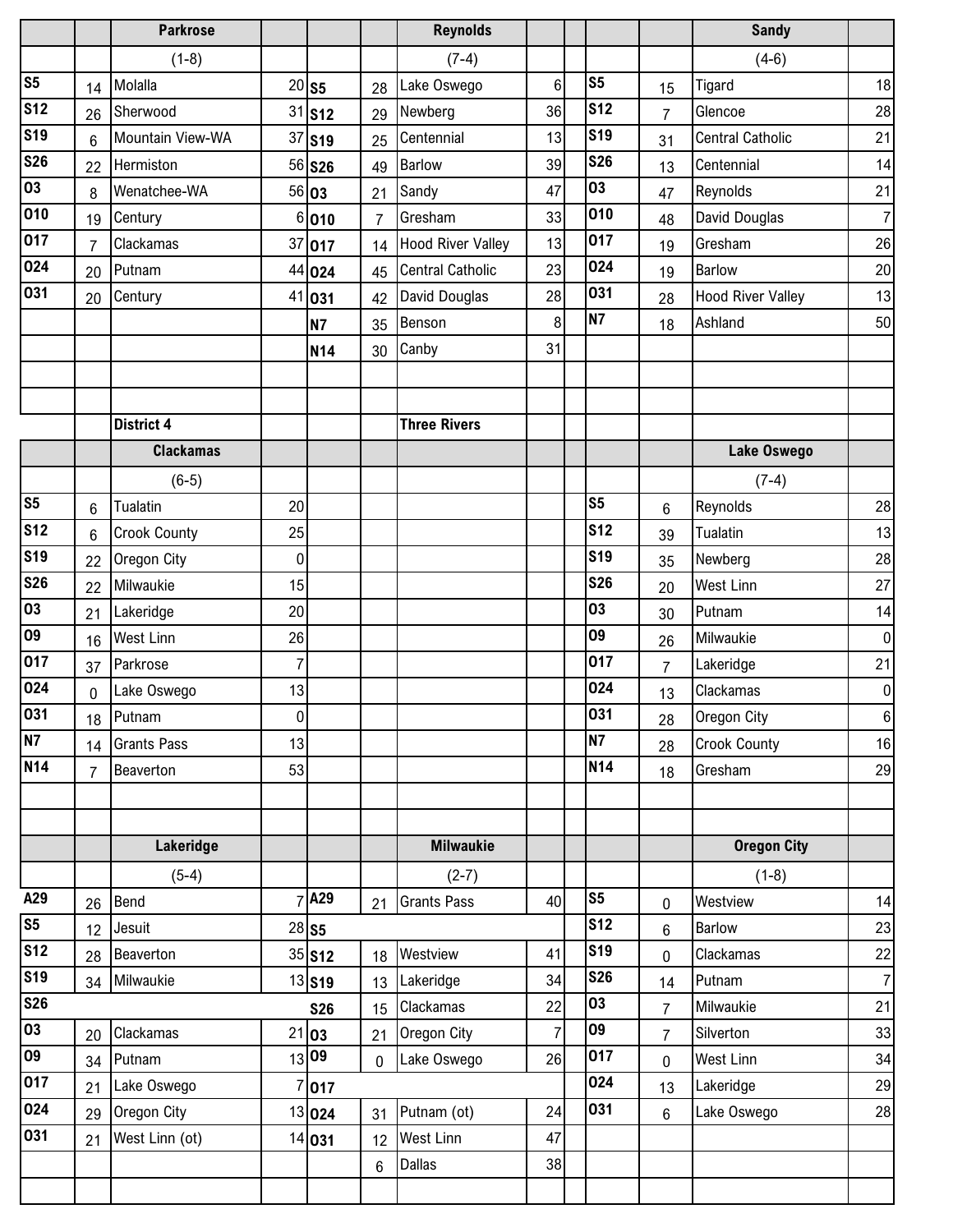|                |                | Putnam               |                |          |                |                              |    |                          |    | <b>West Linn</b>     |                |
|----------------|----------------|----------------------|----------------|----------|----------------|------------------------------|----|--------------------------|----|----------------------|----------------|
|                |                | $(2-7)$              |                |          |                |                              |    |                          |    | $(11-1)$             |                |
| S <sub>5</sub> | 20             | Century              | 7              |          |                |                              |    | S <sub>5</sub>           | 35 | Aloha                | $\overline{0}$ |
| <b>S12</b>     | $6\phantom{1}$ | Hermiston            | 35             |          |                |                              |    | <b>S12</b>               |    |                      |                |
| <b>S19</b>     | $6\phantom{1}$ | <b>West Linn</b>     | 30             |          |                |                              |    | <b>S19</b>               | 30 | Putnam               | $\,6\,$        |
| <b>S26</b>     | $\overline{7}$ | Oregon City          | 14             |          |                |                              |    | <b>S26</b>               | 27 | Lake Oswego          | 20             |
| 03             | 14             | Lake Oswego          | 30             |          |                |                              |    | 03                       | 20 | Canby                | 13             |
| 09             | 13             | Lakeridge            | 34             |          |                |                              |    | 09                       | 26 | Clackamas            | 16             |
| 017            | 24             | Milwaukie (ot)       | 31             |          |                |                              |    | 017                      | 34 | Oregon City          | $\pmb{0}$      |
| 024            | 44             | Parkrose             | 20             |          |                |                              |    | 024                      | 47 | Milwaukie            | 12             |
| 031            | 0              | Clackamas            | 18             |          |                |                              |    | 031                      | 21 | Lakeridge (0t)       | 14             |
|                |                |                      |                |          |                |                              |    | <b>N7</b>                | 3  | Willamette           | $\bf{0}$       |
|                |                |                      |                |          |                |                              |    | <b>N14</b>               | 48 | Bend                 | 20             |
|                |                |                      |                |          |                |                              |    | <b>N21</b>               | 21 | Tigard               | 28             |
|                |                |                      |                |          |                |                              |    |                          |    |                      |                |
|                |                | <b>Churchill</b>     |                |          |                | <b>District 5 Midwestern</b> |    |                          |    | <b>Cottage Grove</b> |                |
|                |                | $(7-5)$              |                |          |                |                              |    |                          |    | $(0-9)$              |                |
| S <sub>5</sub> | 26             | Thurston             | 32             |          |                |                              |    | S <sub>5</sub>           | 0  | South Eugene         | 26             |
| <b>S12</b>     | 26             | Willamette           | 49             |          |                |                              |    | <b>S12</b>               | 7  | Thurston             | 14             |
| <b>S19</b>     | 26             | Marshfield           | 55             |          |                |                              |    | <b>S19</b>               | 19 | Sheldon              | 28             |
| <b>S26</b>     | 53             | <b>Cottage Grove</b> | $\mathbf 0$    |          |                |                              |    | <b>S26</b>               | 0  | Churchill            | 53             |
| 03             | 38             | Sheldon              | 14             |          |                |                              |    | 03                       | 19 | North Eugene         | 22             |
| 010            | 36             | North Bend           | 30             |          |                |                              |    | 010                      | 0  | Springfield          | 26             |
| 017            | 28             | Springfield          | 12             |          |                |                              |    | 017                      | 13 | Marshfield           | 53             |
| 024            | 70             | South Eugene         | 22             |          |                |                              |    | 024                      | 21 | North Bend           | 35             |
| 031            | 24             | North Eugene         | 33             |          |                |                              |    | 031                      | 0  | Willamette           | 25             |
| <b>N7</b>      | 16             | Grant                | $6 \mid$       |          |                |                              |    |                          |    |                      |                |
| <b>N14</b>     | 38             | <b>West Albany</b>   | 29             |          |                |                              |    |                          |    |                      |                |
| <b>N21</b>     | 30             | Beaverton            | 39             |          |                |                              |    |                          |    |                      |                |
|                |                |                      |                |          |                |                              |    |                          |    |                      |                |
|                |                | <b>Marshfield</b>    |                |          |                | <b>North Bend</b>            |    |                          |    | <b>North Eugene</b>  |                |
|                |                | $(12-1)$             |                |          |                | $(4-5)$                      |    |                          |    | $(3-6)$              |                |
| S <sub>5</sub> | 59             | Sheldon              |                | $0$ S5   | 0              | Willamette                   | 26 | S <sub>5</sub>           | 6  | Springfield          | 17             |
| <b>S12</b>     | 63             | Springfield          |                | 0 S12    | 29             | Sheldon                      | 41 | $\overline{\text{S}}$ 12 | 14 | South Eugene         | 13             |
| <b>S19</b>     | 55             | Churchill            |                | $26$ S19 | $\overline{7}$ | Thurston                     | 13 | <b>S19</b>               | 21 | Willamette           | 34             |
| <b>S26</b>     | 34             | Thurston             |                | $0$ S26  | 40             | North Eugene                 | 13 | <b>S26</b>               | 13 | North Bend           | 40             |
| 03             | 54             | South Eugene         |                | 0 03     | 28             | Springfield                  | 6  | 03                       | 22 | <b>Cottage Grove</b> | 19             |
| 010            | 28             | Willamette           |                | 7 010    | 30             | Churchill                    | 36 | 010                      | 21 | Sheldon              | 29             |
| 017            | 53             | <b>Cottage Grove</b> |                | 13 017   | 37             | South Eugene                 | 0  | 017                      | 12 | Thurston             | 21             |
| 024            | 69             | North Eugene         |                | 0 024    | 35             | <b>Cottage Grove</b>         | 21 | 024                      | 0  | Marshfield           | 69             |
| 031            | 49             | North Bend           |                | 13 031   | 13             | Marshfield                   | 49 | 031                      | 33 | Churchill            | 24             |
| N7             | 19             | South Salem          | 7              |          |                |                              |    |                          |    |                      |                |
| <b>N14</b>     | 26             | Roseburg             | 21             |          |                |                              |    |                          |    |                      |                |
| <b>N21</b>     | 28             | Gresham              | $\overline{7}$ |          |                |                              |    |                          |    |                      |                |
| <b>N28</b>     | 20             | Beaverton            | 56             |          |                |                              |    |                          |    |                      |                |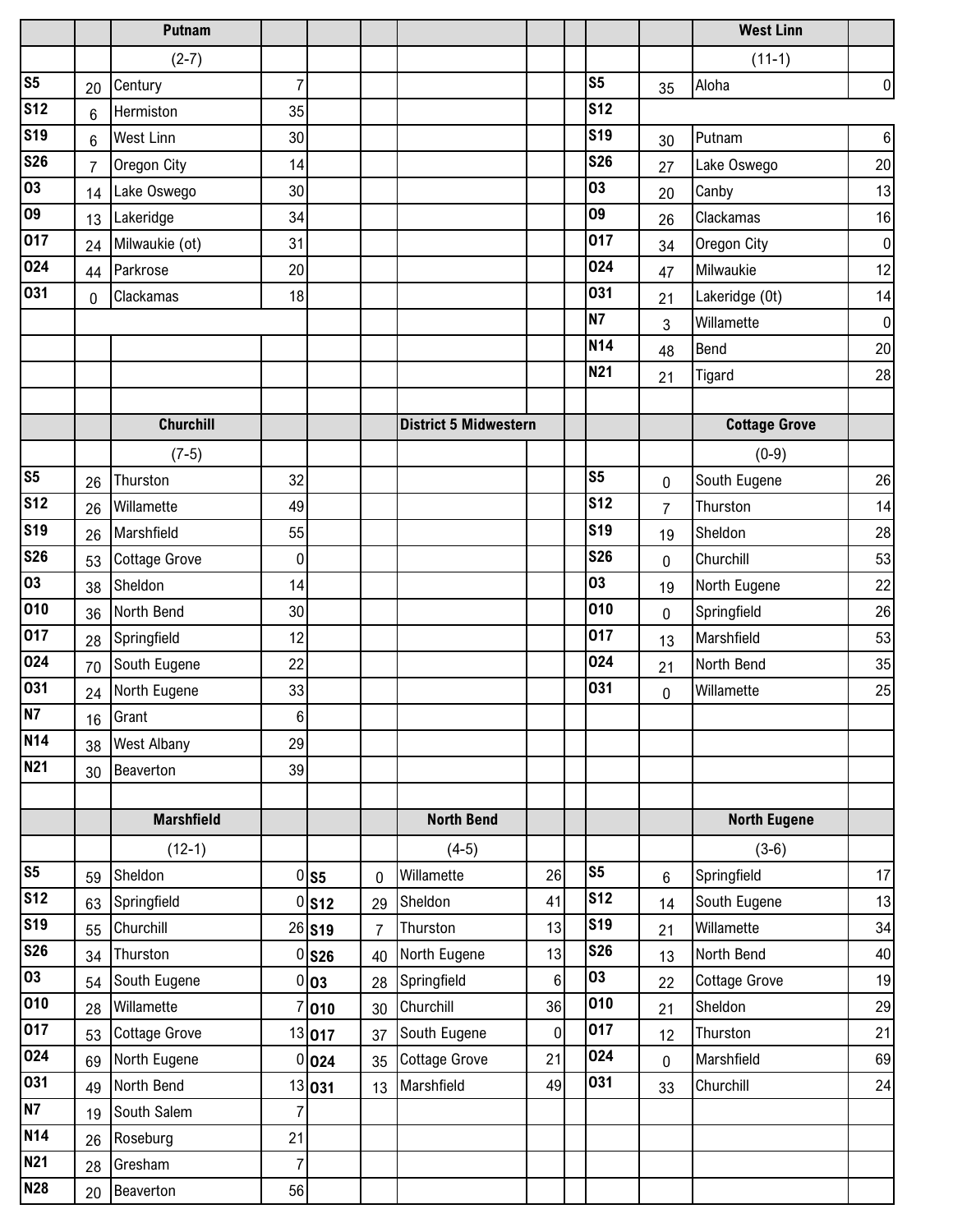|                |    | <b>Sherldon</b>                   |    |                     |              | <b>South Eugene</b>  |    |                |                | Springfield          |                  |
|----------------|----|-----------------------------------|----|---------------------|--------------|----------------------|----|----------------|----------------|----------------------|------------------|
|                |    | $(5-4)$                           |    |                     |              | $(2-7)$              |    |                |                | $(2-7)$              |                  |
| S <sub>5</sub> | 0  | Marshfield                        |    | $59$ S5             | 26           | <b>Cottage Grove</b> | 0  | S <sub>5</sub> | 17             | North Eugene         | $\boldsymbol{6}$ |
| <b>S12</b>     | 41 | North Bend                        |    | 29 S12              | 13           | North Eugene         | 14 | <b>S12</b>     | 0              | Marshfield           | 63               |
| <b>S19</b>     | 28 | <b>Cottage Grove</b>              |    | 19 <sub>S19</sub>   | 21           | Springfield          | 20 | <b>S19</b>     | 20             | South Eugene         | 21               |
| <b>S26</b>     | 36 | Springfield                       |    | 6 S26               | $\mathbf{0}$ | Willamette           | 46 | <b>S26</b>     | 6              | Sheldon              | 36               |
| 03             | 14 | Churchill                         |    | 38 03               | $\mathbf{0}$ | Marshfield           | 54 | 03             | 6              | North Bend           | 28               |
| 010            | 29 | North Eugene                      |    | 21 010              | 6            | Thurston             | 34 | 010            | 26             | <b>Cottage Grove</b> | $\overline{0}$   |
| 017            | 21 | Willamette                        |    | 28 017              | 0            | North Bend           | 37 | 017            | 12             | Churchill            | 28               |
| 024            | 12 | Thurston                          |    | 21 024              | 22           | Churchill            | 70 | 024            | 0              | Willamette           | 47               |
| 031            | 40 | South Eugene                      |    | 9 031               | 9            | Sheldon              | 40 | 031            | $\overline{7}$ | Thurston             | 14               |
|                |    |                                   |    |                     |              |                      |    |                |                |                      |                  |
|                |    |                                   |    |                     |              |                      |    |                |                |                      |                  |
|                |    | <b>Thurston</b>                   |    |                     |              |                      |    |                |                | Willamette           |                  |
|                |    | $(8-2)$                           |    |                     |              |                      |    |                |                | $(7-4)$              |                  |
| S <sub>5</sub> | 32 | Churchill                         | 26 |                     |              |                      |    | S <sub>5</sub> | 26             | North Bend           | $\overline{0}$   |
| <b>S12</b>     | 14 | <b>Cottage Grove</b>              | 7  |                     |              |                      |    | <b>S12</b>     | 49             | Churchill            | 26               |
| <b>S19</b>     | 13 | North Bend                        | 7  |                     |              |                      |    | <b>S19</b>     | 34             | North Eugene         | 21               |
| <b>S26</b>     | 0  | Marshfield                        | 34 |                     |              |                      |    | <b>S26</b>     | 46             | South Eugene         | $\overline{0}$   |
| 03             | 20 | Willamette                        | 18 |                     |              |                      |    | 03             | 18             | Thurston             | 20               |
| 010            | 34 | South Eugene                      | 6  |                     |              |                      |    | 010            | $\overline{7}$ | Marshfield           | 28               |
| 017            | 21 | North Eugene                      | 12 |                     |              |                      |    | 017            | 28             | Sheldon              | 21               |
| 024            | 21 | Sheldon                           | 12 |                     |              |                      |    | 024            | 46             | Springfield          | $\overline{0}$   |
| 031            | 14 | Springfield                       | 7  |                     |              |                      |    | 031            | 25             | <b>Cottage Grove</b> | $\overline{0}$   |
| <b>N7</b>      | 20 | Jesuit                            | 34 |                     |              |                      |    | <b>N7</b>      | 0              | West Linn            | $\mathbf{3}$     |
|                |    |                                   |    |                     |              |                      |    |                |                |                      |                  |
|                |    |                                   |    |                     |              |                      |    |                |                |                      |                  |
|                |    | <b>District 6 Southern Oregon</b> |    |                     |              |                      |    |                |                |                      |                  |
|                |    | <b>Ashland</b>                    |    |                     |              | <b>Crater</b>        |    |                |                | <b>Eagle Point</b>   |                  |
|                |    | $(9-1)$                           |    |                     |              | $(4-5)$              |    |                |                | $(7-3)$              |                  |
| S <sub>5</sub> | 42 | <b>Grants Pass</b>                |    | 0 S5                | 38           | South Medford        | 14 | S <sub>5</sub> | 30             | Bend                 | $\overline{0}$   |
| <b>S12</b>     | 42 | Mazama                            |    | $6$ S <sub>12</sub> | 15           | Redmond              | 14 | <b>S12</b>     | 6              | Roseburg             | 31               |
| <b>S19</b>     | 38 | North Medford                     |    | $7$ S <sub>19</sub> | 3            | <b>Grants Pass</b>   | 35 | <b>S19</b>     | 46             | Klamath Union        | $\overline{0}$   |
| <b>S26</b>     | 42 | Eagle Point                       |    | $12$ S26            | 45           | Mazama               | 28 | <b>S26</b>     | 12             | Ashland              | 42               |
| 03             | 27 | Roseburg                          |    | 17 03               | 14           | North Medford        | 17 | 03             | 10             | South Medford        | $\overline{0}$   |
| 010            | 60 | Klamath Union                     |    | 0 010               | 20           | Eagle Point          | 21 | 010            | 21             | Crater               | 20               |
| 017            | 55 | South Medford                     |    | 0 017               | 6            | Roseburg             | 34 | 017            | 22             | <b>Grants Pass</b>   | 21               |
| 024            | 61 | Crater                            |    | 27 024              | 50           | Klamath Union        | 12 | 024            | 46             | Mazama               | $\bf 6$          |
| 031            | 50 | Sandy                             |    | 18 031              | 27           | Ashland              | 61 | 031            | 25             | North Medford        | 22               |
| <b>N7</b>      | 22 | Tigard                            | 27 |                     |              |                      |    | <b>N7</b>      | $\overline{7}$ | McNary               | 35               |
|                |    |                                   |    |                     |              |                      |    |                |                |                      |                  |
|                |    |                                   |    |                     |              |                      |    |                |                |                      |                  |
|                |    |                                   |    |                     |              |                      |    |                |                |                      |                  |
|                |    |                                   |    |                     |              |                      |    |                |                |                      |                  |
|                |    |                                   |    |                     |              |                      |    |                |                |                      |                  |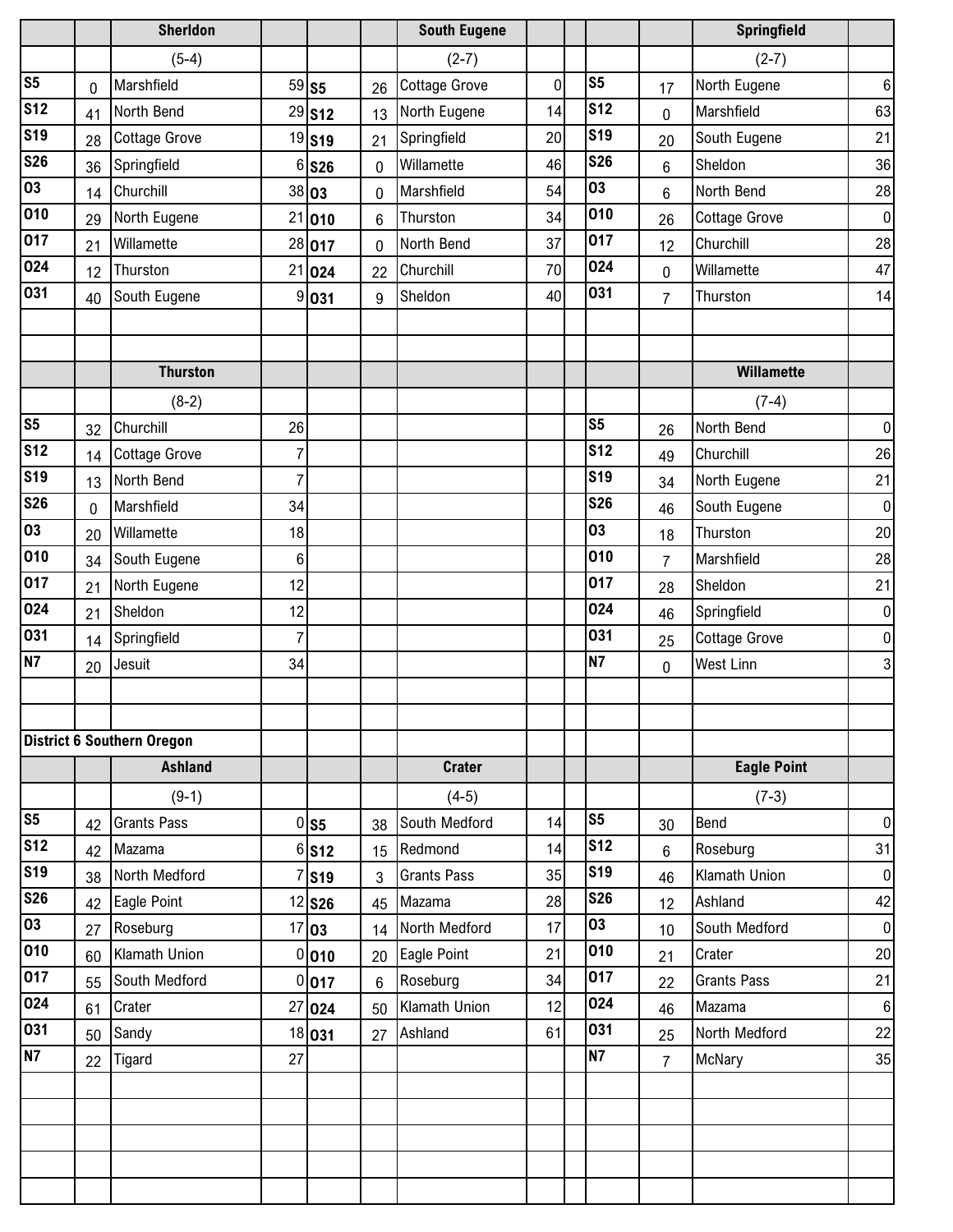|                 |                | <b>Grants Pass</b>   |    |                     |    | <b>Klamath Union</b>  |                |                |                | <b>Mazama</b>          |                        |
|-----------------|----------------|----------------------|----|---------------------|----|-----------------------|----------------|----------------|----------------|------------------------|------------------------|
|                 |                | $(7-3)$              |    |                     |    | $(0-9)$               |                |                |                | $(2-7)$                |                        |
| A29             | 40             | Milwaukie            |    | $21$ S5             | 21 | Mazama                | 41             | S <sub>5</sub> | 41             | Klamath Union          | 21                     |
| S <sub>5</sub>  | 0              | Ashland              |    | 42 S12              | 7  | North Medford         | 54             | <b>S12</b>     | $6\phantom{1}$ | Ashland                | 42                     |
| <b>S12</b>      | 44             | South Medford        | 0  | <b>S19</b>          | 0  | Eagle Point           | 46             | <b>S19</b>     | 12             | South Medford          | $\overline{7}$         |
| <b>S19</b>      | 35             | Crater               |    | $3$ S <sub>26</sub> | 0  | Roseburg              | 75             | <b>S26</b>     | 28             | Crater                 | 45                     |
| <b>S26</b>      |                |                      |    | 03                  | 18 | Redmond               | 27             | 03             | 12             | <b>Grants Pass</b>     | 41                     |
| 03              | 41             | Mazama               |    | 12 010              | 0  | Ashland               | 60             | 010            | 0              | Bend                   | 43                     |
| 010             | 21             | North Medford        |    | 10 017              | 10 | South Medford         | 12             | 017            | 22             | North Medford          | 49                     |
| 017             | 21             | Eagle Point          |    | 22 024              | 12 | Crater                | 50             | 024            | 6              | Eagle Point            | 46                     |
| 024             | 35             | Roseburg             | 7  | 031                 | 21 | <b>Grants Pass</b>    | 56             | 031            | 8              | Roseburg               | 68                     |
| 031             | 56             | Klamath Union        | 21 |                     |    |                       |                |                |                |                        |                        |
|                 | 13             | Clackamas            | 14 |                     |    |                       |                |                |                |                        |                        |
|                 |                |                      |    |                     |    |                       |                |                |                |                        |                        |
|                 |                | <b>North Medford</b> |    |                     |    | <b>Roseburg</b>       |                |                |                | <b>South Medford</b>   |                        |
|                 |                | $(5-4)$              |    |                     |    | $(8-3)$               |                |                |                | $(1-8)$                |                        |
| S <sub>5</sub>  | 14             | Roseburg             |    | $21$ S5             | 21 | North Medford         | 14             | S <sub>5</sub> | 14             | Crater                 | 38                     |
| S <sub>12</sub> | 54             | Klamath Union        |    | <b>S12</b>          | 31 | Eagle Point           | 6              | <b>S12</b>     | 0              | <b>Grants Pass</b>     | 44                     |
| <b>S19</b>      | $\overline{7}$ | Ashland              |    | 38 <b>S19</b>       | 34 | Eureka-CA             | $\overline{7}$ | <b>S19</b>     | $\overline{7}$ | Mazama                 | 12                     |
| <b>S26</b>      | 37             | South Medford        |    | 12 <b>S26</b>       | 75 | <b>Klamath Union</b>  | $\mathbf 0$    | <b>S26</b>     | 12             | North Medford          | 36                     |
| $\overline{03}$ | 17             | Crater               |    | 14 03               | 17 | Ashland               | 27             | 03             | 0              | Eagle Point            | 10                     |
| 010             | 10             | <b>Grants Pass</b>   |    | 21 010              | 21 | South Medford         | 0              | 010            | 0              | Roseburg               | 21                     |
| 017             | 40             | Mazama               |    | 22 017              | 34 | Crater                | 6              | 017            | 12             | <b>Klamath Union</b>   | 10                     |
| 024             | 43             | <b>Crook County</b>  |    | 28 024              | 7  | <b>Grants Pass</b>    | 35             | 024            | 0              | Ashland                | 55                     |
| 031             | 22             | Eagle Point          |    | 25 031              | 68 | Mazama                | 8              | 031            | 28             | <b>Mountain View</b>   | 34                     |
|                 |                |                      |    | <b>N7</b>           | 50 | <b>Dallas</b>         | 20             |                |                |                        |                        |
|                 |                |                      |    | <b>N14</b>          | 21 | Marshfield            | 26             |                |                |                        |                        |
|                 |                |                      |    |                     |    |                       |                |                |                |                        |                        |
|                 |                |                      |    |                     |    |                       |                |                |                |                        |                        |
|                 |                |                      |    |                     |    | <b>District 7 IMC</b> |                |                |                |                        |                        |
|                 |                | <b>Bend</b>          |    |                     |    |                       |                |                |                | <b>Crook County</b>    |                        |
| A29             |                | $(8-3)$              |    |                     |    |                       |                | S <sub>5</sub> |                | $(6-4)$<br>McMinnville |                        |
| S <sub>5</sub>  | $\overline{7}$ | Lakeridge            | 26 |                     |    |                       |                | <b>S12</b>     | 39             |                        | 26                     |
| <b>S12</b>      | $\overline{0}$ | Eagle Point          | 30 |                     |    |                       |                | <b>S19</b>     | 25             | Clackamas<br>Pendleton | $6 \overline{6}$<br>40 |
| <b>S19</b>      |                | Redmond              | 16 |                     |    |                       |                | <b>S26</b>     | 30             | Redmond                | $\bf 6$                |
| <b>S26</b>      | 48<br>19       | <b>Mountain View</b> | 13 |                     |    |                       |                | 03             | 33<br>35       | <b>Mountain View</b>   | $\overline{7}$         |
| 03              | 41             | La Grande            | 6  |                     |    |                       |                | 010            |                | Hermiston              | 26                     |
| 010             | 43             | Mazama               | 0  |                     |    |                       |                | 017            | 40<br>6        | Bend                   | 49                     |
| 017             | 49             | <b>Crook County</b>  | 6  |                     |    |                       |                | 024            | 28             | North Medford          | 43                     |
| 024             | 34             | Hermiston            | 6  |                     |    |                       |                | 031            | 50             | La Grande              | 41                     |
| 031             | 21             | Pendleton            | 14 |                     |    |                       |                | <b>N7</b>      | 16             | Lake Oswego            | 28                     |
| N7              | 45             | Sprague              | 27 |                     |    |                       |                |                |                |                        |                        |
| <b>N14</b>      | 20             | <b>West Linn</b>     | 48 |                     |    |                       |                |                |                |                        |                        |
|                 |                |                      |    |                     |    |                       |                |                |                |                        |                        |
|                 |                |                      |    |                     |    |                       |                |                |                |                        |                        |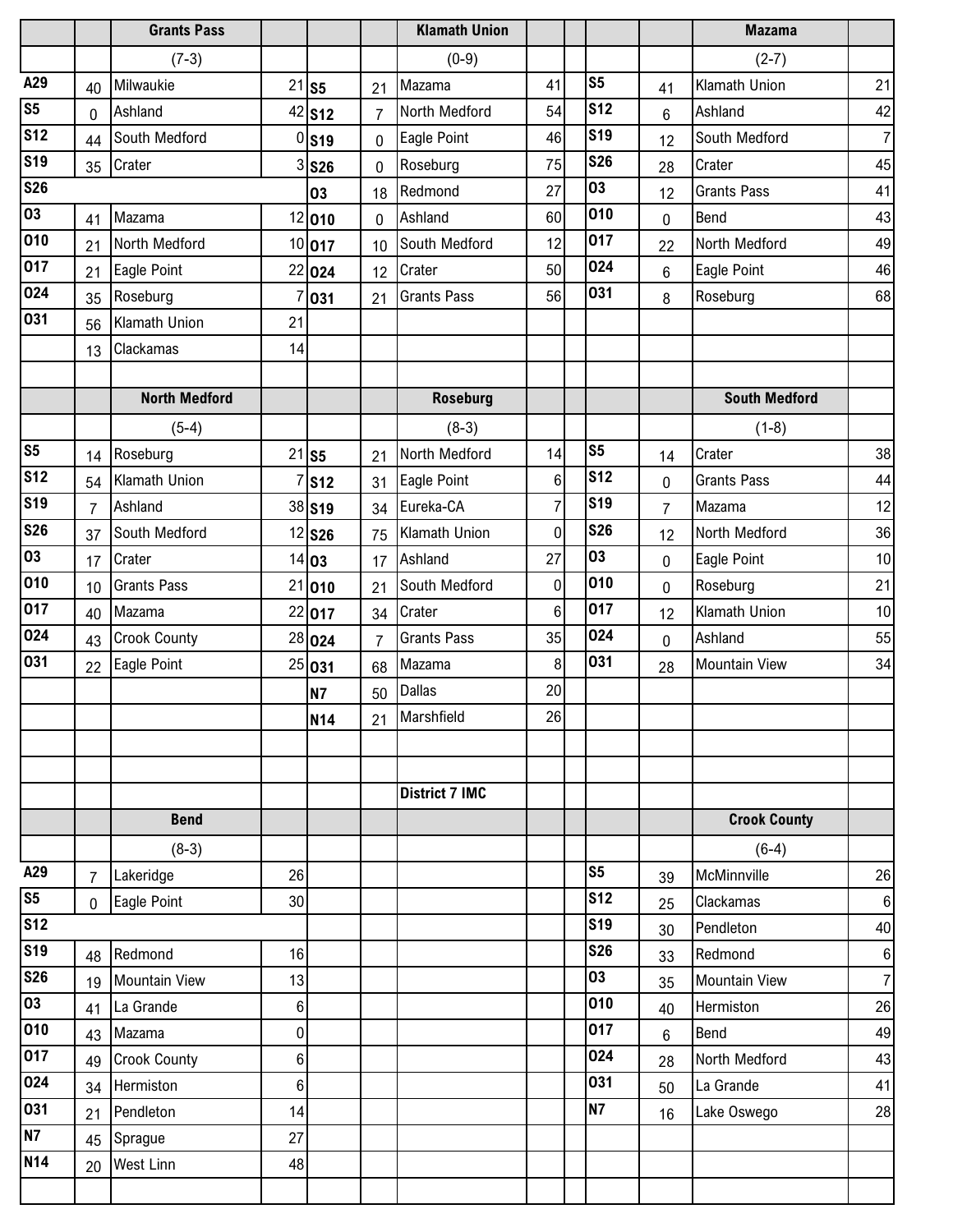|                 |                | <b>Hermiston</b>       |    |                      |                | La Grande                |                |                |                | <b>Mountain View</b>     |    |
|-----------------|----------------|------------------------|----|----------------------|----------------|--------------------------|----------------|----------------|----------------|--------------------------|----|
|                 |                | $(6-3)$                |    |                      |                | $(3-6)$                  |                |                |                | $(5-5)$                  |    |
| S <sub>5</sub>  | 17             | The Dalles             |    | $14$ S5              | 28             | <b>Baker</b>             | 14             | S <sub>5</sub> | 6              | <b>Hood River Valley</b> | 37 |
| <b>S12</b>      | 35             | Putnam                 |    | $6$ S <sub>12</sub>  | $\overline{7}$ | Ontario                  | 34             | <b>S12</b>     | 34             | Centennial               | 40 |
| <b>S19</b>      | 14             | <b>Mountain View</b>   |    | $21$ S <sub>19</sub> | 15             | Emmett (ID)              | 12             | <b>S19</b>     | 21             | Hermiston                | 14 |
| <b>S26</b>      | 56             | Parkrose               |    | 22 <b>S26</b>        | 12             | Pendleton                | 27             | <b>S26</b>     | 13             | <b>Bend</b>              | 19 |
| 03              | 33             | Pendleton              |    | 21 03                | $6\phantom{1}$ | <b>Bend</b>              | 41             | 03             | $\overline{7}$ | <b>Crook County</b>      | 35 |
| 010             | 26             | <b>Crook County</b>    |    | 40 010               | $\overline{7}$ | <b>Mountain View</b>     | 21             | 010            | 21             | La Grande                | 7  |
| 017             | $\overline{7}$ | La Grande              |    | 6 017                | 6              | Hermiston                | $\overline{7}$ | 017            | 54             | Redmond                  | 40 |
| 024             | 6              | Bend                   |    | 34 024               | 14             | Redmond                  | 12             | 024            | 37             | Pendleton                | 36 |
| 031             | 34             | Redmond                |    | 30 031               | 41             | <b>Crook County</b>      | 50             | 031            | 34             | South Medford            | 28 |
|                 |                |                        |    |                      |                |                          |                | <b>N7</b>      | 14             | Canby                    | 40 |
|                 |                |                        |    |                      |                |                          |                |                |                |                          |    |
|                 |                |                        |    |                      |                |                          |                |                |                |                          |    |
|                 |                | <b>Pendleton</b>       |    |                      |                |                          |                |                |                | Redmond                  |    |
|                 |                | $(5-4)$                |    |                      |                |                          |                |                |                | $(1-8)$                  |    |
| A29             | 14             | Hillsboro              | 13 |                      |                |                          |                | S <sub>5</sub> | 0              | Silverton                | 41 |
| S <sub>5</sub>  | 31             | Canby                  | 38 |                      |                |                          |                | <b>S12</b>     | 14             | Crater                   | 15 |
| <b>S12</b>      | 28             | The Dalles             | 12 |                      |                |                          |                | <b>S19</b>     | 16             | <b>Bend</b>              | 48 |
| <b>S19</b>      | 40             | <b>Crook County</b>    | 30 |                      |                |                          |                | <b>S26</b>     | 6              | <b>Crook County</b>      | 33 |
| <b>S26</b>      | 27             | La Grande              | 12 |                      |                |                          |                | 03             | 27             | <b>Klamath Union</b>     | 18 |
| 03              | 21             | Hermiston              | 33 |                      |                |                          |                | 010            | 16             | Pendleton                | 47 |
| 010             | 47             | Redmond                | 16 |                      |                |                          |                | 017            | 40             | <b>Mountain View</b>     | 54 |
| 017             |                |                        |    |                      |                |                          |                | 024            | 12             | La Grande                | 14 |
| 024             | 36             | <b>Mountain View</b>   | 37 |                      |                |                          |                | 031            | 30             | Hermiston                | 34 |
| 031             | 14             | Bend                   | 21 |                      |                |                          |                |                |                |                          |    |
|                 |                |                        |    |                      |                |                          |                |                |                |                          |    |
|                 |                |                        |    |                      |                |                          |                |                |                |                          |    |
|                 |                |                        |    |                      |                | <b>District 8 Valley</b> |                |                |                |                          |    |
|                 |                | <b>Corvallis</b>       |    |                      |                |                          |                |                |                | <b>Crescent Valley</b>   |    |
|                 |                | $(3-6)$                |    |                      |                |                          |                |                |                | $(2-7)$                  |    |
| S <sub>5</sub>  | 13             | North Salem            | 15 |                      |                |                          |                | S <sub>5</sub> | 31             | South Albany             | 13 |
| S <sub>12</sub> | 21             | McKay                  | 16 |                      |                |                          |                | <b>S12</b>     | 12             | South Salem              | 37 |
| <b>S19</b>      | 21             | Sprague                | 28 |                      |                |                          |                | <b>S19</b>     | 9              | <b>West Albany</b>       | 26 |
| <b>S26</b>      | 13             | Lebanon                | 12 |                      |                |                          |                | <b>S26</b>     | 22             | McNary                   | 51 |
| $\overline{03}$ | $\overline{7}$ | McNary                 | 45 |                      |                |                          |                | 03             | $\overline{7}$ | North Salem              | 20 |
| 010             | 15             | South Albany           | 24 |                      |                |                          |                | 010            | 14             | McKay                    | 37 |
| 017             | $\overline{7}$ | South Salem            | 28 |                      |                |                          |                | 017            | 23             | Sprague                  | 34 |
| 024             | 21             | <b>West Albany</b>     | 47 |                      |                |                          |                | 024            | 40             | Lebanon                  | 28 |
| 031             | 21             | <b>Crescent Valley</b> | 20 |                      |                |                          |                | 031            | 20             | Corvallis                | 21 |
|                 |                |                        |    |                      |                |                          |                |                |                |                          |    |
|                 |                |                        |    |                      |                |                          |                |                |                |                          |    |
|                 |                |                        |    |                      |                |                          |                |                |                |                          |    |
|                 |                |                        |    |                      |                |                          |                |                |                |                          |    |
|                 |                |                        |    |                      |                |                          |                |                |                |                          |    |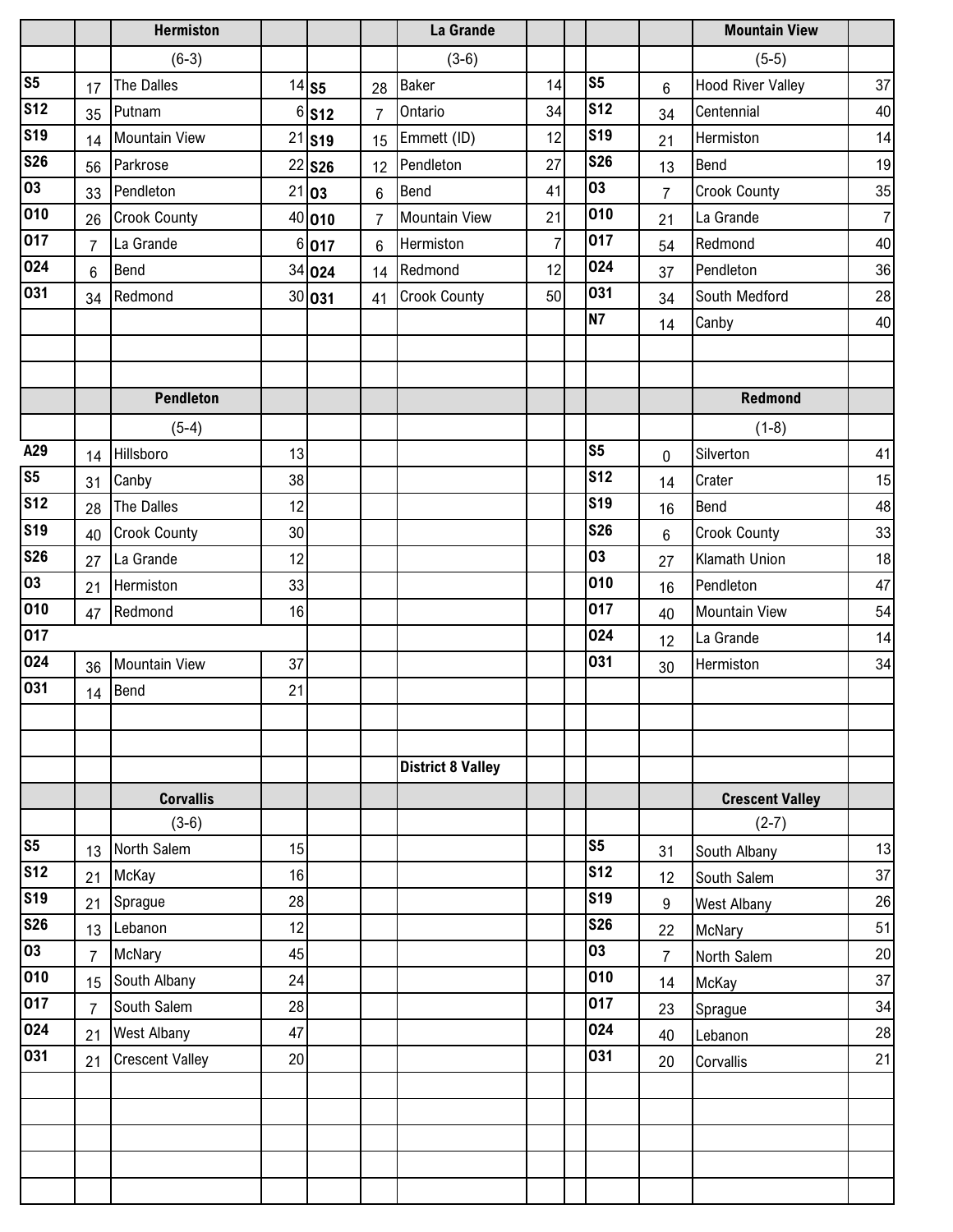|                         |                | Lebanon                |           |               |                 | <b>McKay</b>           |    |                  |                | <b>McNary</b>          |                  |
|-------------------------|----------------|------------------------|-----------|---------------|-----------------|------------------------|----|------------------|----------------|------------------------|------------------|
|                         |                | $(2-7)$                |           |               |                 | $(4-5)$                |    |                  |                | $(14-0)$               |                  |
| S <sub>5</sub>          | 0              | McKay                  |           | $30$ S5       | 30              | Lebanon                | 0  | S <sub>5</sub>   | 48             | Sprague                | $\boldsymbol{6}$ |
| <b>S12</b>              | 18             | Sprague                |           | 26 <b>S12</b> | 16              | Corvallis              | 21 | <b>S12</b>       | 34             | <b>West Albany</b>     | 12               |
| <b>S19</b>              | 23             | McNary                 |           | 51 <b>S19</b> | 15              | South Albany           | 0  | <b>S19</b>       | 51             | Lebanon                | 23               |
| <b>S26</b>              | 12             | Corvallis              |           | 13 <b>S26</b> | $\mathbf{0}$    | South Salem            | 21 | <b>S26</b>       | 51             | <b>Crescent Valley</b> | 22               |
| 03                      | 40             | South Albany           |           | 13 03         | 18              | <b>West Albany</b>     | 34 | 03               | 45             | Corvallis              | $\overline{7}$   |
| 010                     | 0              | South Salem            |           | 12 010        | 37              | <b>Crescent Valley</b> | 14 | $\overline{010}$ | 38             | North Salem            | 20               |
| 017                     | 12             | <b>West Albany</b>     |           | 25 017        | 15              | North Salem            | 35 | 017              | 47             | South Albany           | 14               |
| 024                     | 28             | <b>Crescent Valley</b> |           | 40 024        | 21              | McNary                 | 34 | 024              | 34             | McKay                  | 21               |
| 031                     | 37             | North Salem            |           | 29 031        | 15              | Sprague                | 14 | 031              | 37             | South Salem            | $\overline{0}$   |
|                         |                |                        |           |               |                 |                        |    | <b>N7</b>        | 35             | Eagle Point            | $\overline{7}$   |
|                         |                |                        |           |               |                 |                        |    | <b>N14</b>       | 55             | Jesuit                 | 30               |
|                         |                |                        |           |               |                 |                        |    | N21              | 54             | Canby                  | 20               |
|                         |                |                        |           |               |                 |                        |    | <b>N28</b>       | 27             | Tigard                 | 14               |
|                         |                |                        |           |               |                 |                        |    | D <sub>5</sub>   | 51             | Beaverton              | 48               |
|                         |                |                        |           |               |                 |                        |    |                  |                |                        |                  |
|                         |                |                        |           |               |                 |                        |    |                  |                |                        |                  |
|                         |                | <b>North Salem</b>     |           |               |                 | <b>South Albany</b>    |    |                  |                | <b>South Salem</b>     |                  |
|                         |                | $(4-5)$                |           |               |                 | $(1-8)$                |    |                  |                | $(7-3)$                |                  |
| S <sub>5</sub>          | 15             | Corvallis              |           | $13$ S5       | 13              | <b>Crescent Valley</b> | 31 | S <sub>5</sub>   | 8              | <b>West Albany</b>     | 31               |
| S <sub>12</sub>         | 27             | South Albany (ot)      |           | $21$ S12      | 21              | North Salem (ot)       | 27 | <b>S12</b>       | 37             | <b>Crescent Valley</b> | 12               |
| $\overline{\text{S19}}$ | 0              | South Salem            |           | $20$ S19      | 0               | McKay                  | 15 | <b>S19</b>       | 20             | North Salem            | $\overline{0}$   |
| <b>S26</b>              | 14             | <b>West Albany</b>     |           | 28 <b>S26</b> | 26              | Sprague (ot)           | 27 | <b>S26</b>       | 21             | McKay                  | $\overline{0}$   |
| 03                      | 20             | <b>Crescent Valley</b> | 7         | 03            | 13              | Lebanon                | 40 | 03               | 28             | Sprague                | $\overline{0}$   |
| 010                     | 20             | McNary                 |           | 38 010        | 24              | Corvallis              | 15 | 010              | 12             | Lebanon                | $\overline{0}$   |
| 017                     | 35             | McKay                  |           | 15 017        |                 | 14 McNary              | 46 | 017              | 29             | Corvallis              | $\overline{7}$   |
| 024                     | 20             | Sprague                |           | 45 024        | 12 <sup>2</sup> | South Salem            | 30 | 024              | 30             | South Albany           | 12               |
| 031                     | 29             | Lebanon                |           | 37 031        | 12 <sup>7</sup> | <b>West Albany</b>     | 24 | 031              | $\mathbf 0$    | McNary                 | 37               |
|                         |                |                        |           |               |                 |                        |    | <b>N7</b>        | $\overline{7}$ | Marshfield             | 19               |
|                         |                |                        |           |               |                 |                        |    |                  |                |                        |                  |
|                         |                |                        |           |               |                 |                        |    |                  |                |                        |                  |
|                         |                | <b>Sprague</b>         |           |               |                 |                        |    |                  |                | <b>West Albany</b>     |                  |
|                         |                | $(5-4)$                |           |               |                 |                        |    |                  |                | $(9-2)$                |                  |
| S <sub>5</sub>          | 6              | McNary                 | 48        |               |                 |                        |    | S <sub>5</sub>   | 31             | South Salem            | 8 <sup>0</sup>   |
| <b>S12</b>              | 26             | Lebanon                | 18        |               |                 |                        |    | <b>S12</b>       | 12             | McNary                 | 34               |
| <b>S19</b>              | 28             | Corvallis              | 21        |               |                 |                        |    | <b>S19</b>       | 26             | <b>Crescent Valley</b> | 9                |
| <b>S26</b>              | 27             | South Albany           | 26<br>DT) |               |                 |                        |    | <b>S26</b>       | 28             | North Salem            | 14               |
| 03                      | $\overline{0}$ | South Salem            | 28        |               |                 |                        |    | 03               | 34             | McKay                  | 18               |
| 010                     | $6\phantom{a}$ | <b>West Albany</b>     | 38        |               |                 |                        |    | 010              | 38             | Sprague                | $6 \mid$         |
| 017                     | 34             | <b>Crescent Valley</b> | 23        |               |                 |                        |    | 017              | 25             | Lebanon                | 12               |
| 024                     | 45             | North Salem            | 20        |               |                 |                        |    | 024              | 47             | Corvallis              | 21               |
| 031                     | 14             | McKay                  | 15        |               |                 |                        |    | 031              | 24             | South Albany           | 12               |
|                         |                |                        |           |               |                 |                        |    | <b>N7</b>        | 34             | Tualatin               | $\overline{0}$   |
|                         |                |                        |           |               |                 |                        |    | N14              | 29             | Churchill              | 38               |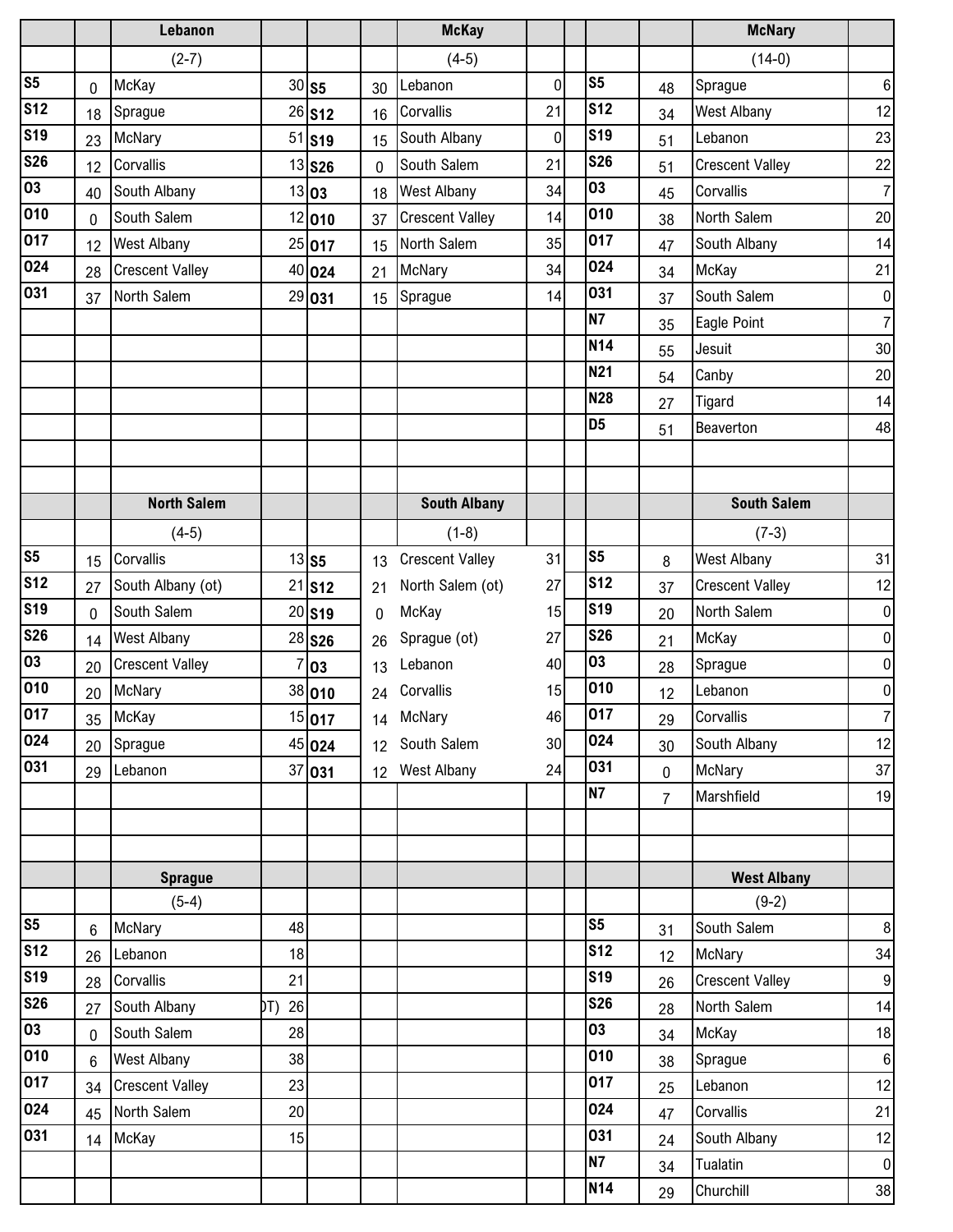|                 |                | <b>District 9</b>    |                  |               |    | Pac-7               |    |                 |    |                     |          |
|-----------------|----------------|----------------------|------------------|---------------|----|---------------------|----|-----------------|----|---------------------|----------|
|                 |                | Canby                |                  |               |    |                     |    |                 |    | <b>Dallas</b>       |          |
|                 |                | $(9-2)$              |                  |               |    |                     |    |                 |    | $(6-4)$             |          |
| S <sub>5</sub>  | 38             | Pendleton            | 31               |               |    |                     |    | S <sub>5</sub>  | 12 | <b>Barlow</b>       | 20       |
| S <sub>12</sub> | 28             | Sunset               | 21               |               |    |                     |    | S <sub>12</sub> | 51 | David Douglas       | 7        |
| <b>S19</b>      | 28             | McMinnville          | 23               |               |    |                     |    | <b>S19</b>      | 0  | Tualatin (3 ot)     | 3        |
| <b>S26</b>      | 37             | <b>Forest Grove</b>  | $\boldsymbol{6}$ |               |    |                     |    | <b>S26</b>      | 47 | McMinnville         | 14       |
| 03              | 13             | <b>West Linn</b>     | 20               |               |    |                     |    | 03              | 28 | Silverton           | 22       |
| 010             | 45             | Newberg              | 35               |               |    |                     |    | 010             | 52 | <b>Forest Grove</b> | 13       |
| 017             | 35             | Silverton            | 28               |               |    |                     |    | 017             | 24 | Canby               | 35       |
| 024             | 62             | Tualatin             | 28               |               |    |                     |    | 024             | 44 | Newberg             | 35       |
| 031             | 40             | <b>Mountain View</b> | 14               |               |    |                     |    | 031             | 38 | Milwaukie           | $6 \mid$ |
| N7              | 31             | Reynolds             | 30               |               |    |                     |    | <b>N7</b>       | 20 | Roseburg            | 50       |
| N14             | 20             | McNary               | 54               |               |    |                     |    |                 |    |                     |          |
|                 |                |                      |                  |               |    |                     |    |                 |    |                     |          |
|                 |                |                      |                  |               |    |                     |    |                 |    |                     |          |
|                 |                | <b>Forest Grove</b>  |                  |               |    | <b>McMinnville</b>  |    |                 |    | <b>Newberg</b>      |          |
|                 |                | $(2-7)$              |                  |               |    | $(4-5)$             |    |                 |    | $(4-5)$             |          |
| S <sub>5</sub>  | 21             | Centennial           |                  | $26$ S5       | 26 | <b>Crook County</b> | 39 | S <sub>5</sub>  | 34 | Sunset              | 20       |
| S <sub>12</sub> | 20             | Aloha                |                  | 9S12          | 28 | Tigard              | 50 | <b>S12</b>      | 36 | Reynolds            | 29       |
| <b>S19</b>      | $\overline{7}$ | Silverton            |                  | 35 S19        | 23 | Canby               | 28 | <b>S19</b>      | 28 | Lake Oswego         | 35       |
| <b>S26</b>      | $6\phantom{1}$ | Canby                |                  | 37 <b>S26</b> | 14 | <b>Dallas</b>       | 47 | <b>S26</b>      | 28 | Silverton           | 7        |
| 03              | $6\phantom{1}$ | McMinnville          |                  | 14 03         | 14 | <b>Forest Grove</b> | 6  | 03              | 14 | Tualatin            | 16       |
| 010             | 13             | <b>Dallas</b>        |                  | 52 010        | 27 | Tualatin            | 6  | 010             | 35 | Canby               | 45       |
| 017             | 27             | Century              |                  | 20 017        | 35 | Newberg (2 ot)      | 41 | 017             | 41 | McMinnville (2 ot)  | 35       |
| 024             | 14             | <b>Tualatin</b>      |                  | 15 024        | 33 | Century             | 16 | 024             | 35 | <b>Dallas</b>       | 44       |
| 031             |                | 13 Newberg           |                  | 43 031        |    | 20 Silverton        | 18 | 031             | 43 | <b>Forest Grove</b> | 13       |
|                 |                |                      |                  |               |    |                     |    |                 |    |                     |          |
|                 |                |                      |                  |               |    |                     |    |                 |    |                     |          |
|                 |                | <b>Silverton</b>     |                  |               |    |                     |    |                 |    | <b>Tualatin</b>     |          |
|                 |                | $(4-5)$              |                  |               |    |                     |    |                 |    | $(4-5)$             |          |
| S <sub>5</sub>  | 41             | Redmond              | 0                |               |    |                     |    | S <sub>5</sub>  | 20 | Clackamas           | 6        |
| S <sub>12</sub> | 13             | Gresham              | 34               |               |    |                     |    | <b>S12</b>      |    |                     |          |
| <b>S19</b>      | 35             | <b>Forest Grove</b>  | 7                |               |    |                     |    | <b>S19</b>      | 13 | Lake Oswego         | 39       |
| <b>S26</b>      | $\overline{7}$ | Newberg              | 28               |               |    |                     |    | <b>S26</b>      | 3  | Dallas (3 ot)       | 0        |
| $\overline{03}$ | 22             | <b>Dallas</b>        | 28               |               |    |                     |    | 03              | 16 | Newberg             | 14       |
| 010             | 33             | Oregon City          | 7                |               |    |                     |    | 010             | 6  | McMinnville         | 27       |
| 017             | 29             | Tualatin             | $6\phantom{.0}$  |               |    |                     |    | 017             | 6  | Silverton           | 29       |
| 024             | 28             | Canby                | 35               |               |    |                     |    | 024             | 15 | <b>Forest Grove</b> | 14       |
| 031             | 18             | McMinnville          | 20               |               |    |                     |    | 031             | 28 | Canby               | 62       |
|                 |                |                      |                  |               |    |                     |    | <b>N7</b>       | 0  | <b>West Albany</b>  | 34       |
|                 |                |                      |                  |               |    |                     |    |                 |    |                     |          |
|                 |                |                      |                  |               |    |                     |    |                 |    |                     |          |
|                 |                |                      |                  |               |    |                     |    |                 |    |                     |          |
|                 |                |                      |                  |               |    |                     |    |                 |    |                     |          |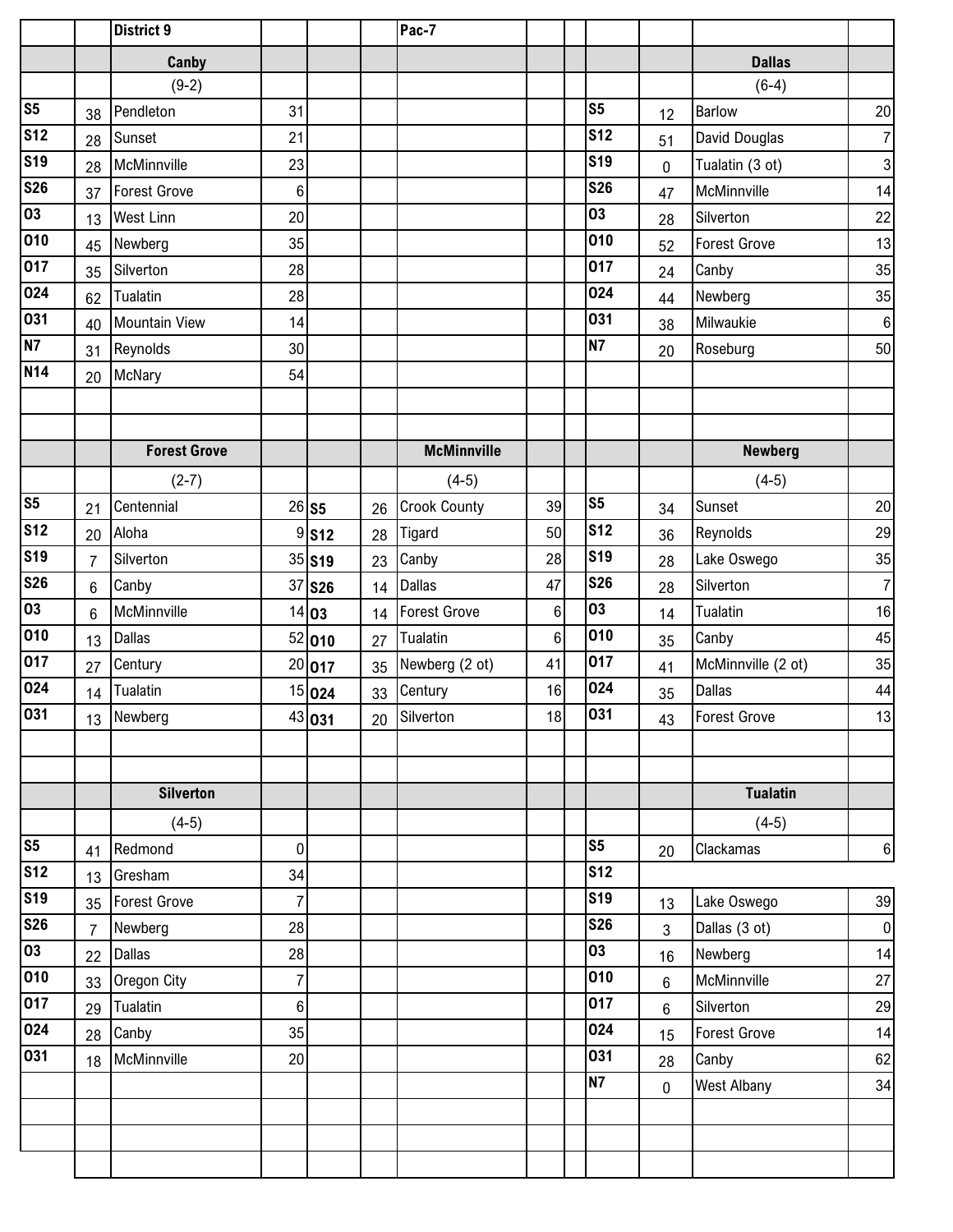|                 |                 | 1997 Class 3A Football Schedules and Scores |                |                      |                |                      |         |                |                 |                   |                  |
|-----------------|-----------------|---------------------------------------------|----------------|----------------------|----------------|----------------------|---------|----------------|-----------------|-------------------|------------------|
|                 |                 | <b>District 1</b>                           |                |                      |                | <b>Cowapa League</b> |         |                |                 |                   |                  |
|                 |                 | <b>Astoria</b>                              |                |                      |                | <b>Banks</b>         |         |                |                 | <b>Clatskanie</b> |                  |
|                 |                 | $(6-3)$                                     |                |                      |                | $(0-9)$              |         |                |                 | $(7-3)$           |                  |
| S <sub>5</sub>  | 8               | Central                                     |                | $24$ S5              | 7              | Yamhill-Carlton      | 25      | S <sub>5</sub> | 44              | Woodburn          | 20               |
| <b>S12</b>      | 21              | Washougal (WA)                              |                | 19 <b>S12</b>        | 14             | Willamina            | 30      | <b>S12</b>     | 36              | Centralia (WA)    | 30               |
| <b>S19</b>      | 21              | Clatskanie                                  |                | 35 S19               | 6              | Tillamook            | 54      | <b>S19</b>     | 35              | Astoria           | 21               |
| <b>S26</b>      | 23              | Scappoose                                   | 20             | <b>S26</b>           | 6              | Rainier              | 21      | <b>S26</b>     | 34              | Seaside           | $\boldsymbol{8}$ |
| 03              | 21              | Tillamook                                   |                | 20 03                | 7              | Clatskanie           | 28      | 03             | 28              | <b>Banks</b>      | $\overline{7}$   |
| 010             | 41              | <b>Banks</b>                                | 7              | 010                  | $\overline{7}$ | Astoria              | 41      | 010            | 20              | Tillamook         | 21               |
| 017             | 29              | Seaside                                     |                | 24 017               | $\overline{7}$ | St. Helens           | 71      | 017            | 15              | Scappoose         | 36               |
| 024             | 14              | St. Helens                                  |                | 34 024               | 20             | Seaside              | 55      | 024            | 35              | Rainier           | $\pmb{0}$        |
| 031             | 28              | Rainier                                     |                | 0 031                | 28             | Scappoose            | 41      | 031            | 20              | St. Helens        | $\boldsymbol{6}$ |
|                 |                 |                                             |                |                      |                |                      |         | <b>N7</b>      | $6\phantom{.}6$ | Sweet Home        | 22               |
|                 |                 |                                             |                |                      |                |                      |         |                |                 |                   |                  |
|                 |                 |                                             |                |                      |                |                      |         |                |                 |                   |                  |
|                 |                 | <b>Rainier</b>                              |                |                      |                |                      |         |                |                 | <b>St. Helens</b> |                  |
|                 |                 | $(1-8)$                                     |                |                      |                |                      |         |                |                 | $(5-4)$           |                  |
| S <sub>5</sub>  | $\mathbf 0$     | Jefferson (OR)                              | 33             |                      |                |                      |         | S <sub>5</sub> | 34              | Cascade           | 15               |
| <b>S12</b>      | $6\phantom{1}$  | R. A. Long (WA)                             | 33             |                      |                |                      |         | <b>S12</b>     | 16              | Toledo            | 22               |
| <b>S19</b>      | 8               | St. Helens                                  | 51             |                      |                |                      |         | <b>S19</b>     | 51              | Rainier           | $\bf 8$          |
| <b>S26</b>      | 21              | <b>Banks</b>                                | 6              |                      |                |                      |         | <b>S26</b>     | 12              | Tillamook         | 14               |
| 03              | 14              | Scappoose                                   | 44             |                      |                |                      |         | 03             | 36              | Seaside           | $\pmb{0}$        |
| 010             | $6\phantom{1}6$ | Seaside                                     | 34             |                      |                |                      |         | 010            | 29              | Scappoose         | 34               |
| 017             | $\mathbf{0}$    | Tillamook                                   | 34             |                      |                |                      |         | 017            | 71              | <b>Banks</b>      | $\overline{7}$   |
| 024             | 0               | Clatskanie                                  | 35             |                      |                |                      |         | 024            | 34              | Astoria           | 14               |
| 031             | $\mathbf 0$     | Astoria                                     | 28             |                      |                |                      |         | 031            | 6               | Clatskanie        | 20               |
|                 |                 |                                             |                |                      |                |                      |         |                |                 |                   |                  |
|                 |                 | <b>Scappoose</b>                            |                |                      |                | <b>Seaside</b>       |         |                |                 | <b>Tillamook</b>  |                  |
|                 |                 | $(10-3)$                                    |                |                      |                | $(4-5)$              |         |                |                 | $(8-3)$           |                  |
| S <sub>5</sub>  | 31              | Stayton                                     |                | $0$ S5               | 16             | Sherwood             | 12      | S <sub>5</sub> | 14              | Estcada           | 21               |
| S <sub>12</sub> | 40              | La Salle                                    |                | 0 S12                | 34             | Woodburn             | 14      | <b>S12</b>     | 24              | Taft              | 14               |
| <b>S19</b>      | 33              | Seaside                                     |                | $12$ S <sub>19</sub> | 12             | Scappoose            | 33      | <b>S19</b>     | 54              | <b>Banks</b>      | $\,6\,$          |
| <b>S26</b>      | 20              | Astoria                                     |                | $23$ S26             | 8              | Clatskanie           | 34      | <b>S26</b>     | 14              | St. Helens        | 12               |
| 03              | 44              | Rainier                                     |                | 14 03                | 0              | St. Helens           | 36      | 03             | 20              | Astoria           | 21               |
| 010             | 34              | St. Helens                                  |                | 29 010               | 34             | Rainier              | $\,6\,$ | 010            | 21              | Clatskasnie       | 20               |
| 017             | 36              | Clatskanie                                  |                | 15 017               | 24             | Astoria              | 29      | 017            | 34              | Rsinier           | $\pmb{0}$        |
| 024             | 12              | Tillamook                                   |                | 28 024               | 55             | <b>Banks</b>         | 20      | 024            | 28              | Scappose          | 12               |
| 031             | 41              | <b>Banks</b>                                |                | 28 031               | 0              | Tillamook            | 24      | 031            | 24              | Seaside           | $\pmb{0}$        |
| <b>N7</b>       | 36              | Wilsonville                                 | 12             |                      |                |                      |         | <b>N7</b>      |                 | FR bye            |                  |
| N <sub>14</sub> | 21              | Douglas                                     | $\overline{7}$ |                      |                |                      |         | <b>N14</b>     | 14              | Siuslaw           | $\overline{7}$   |
| <b>N21</b>      | 52              | Central                                     | 13             |                      |                |                      |         | <b>N21</b>     | 15              | Ontario           | 31               |
| <b>N28</b>      | $\mathbf{1}$    | Ontario (forfeit, 13-14)                    | $\pmb{0}$      |                      |                |                      |         |                |                 |                   |                  |
|                 |                 |                                             |                |                      |                |                      |         |                |                 |                   |                  |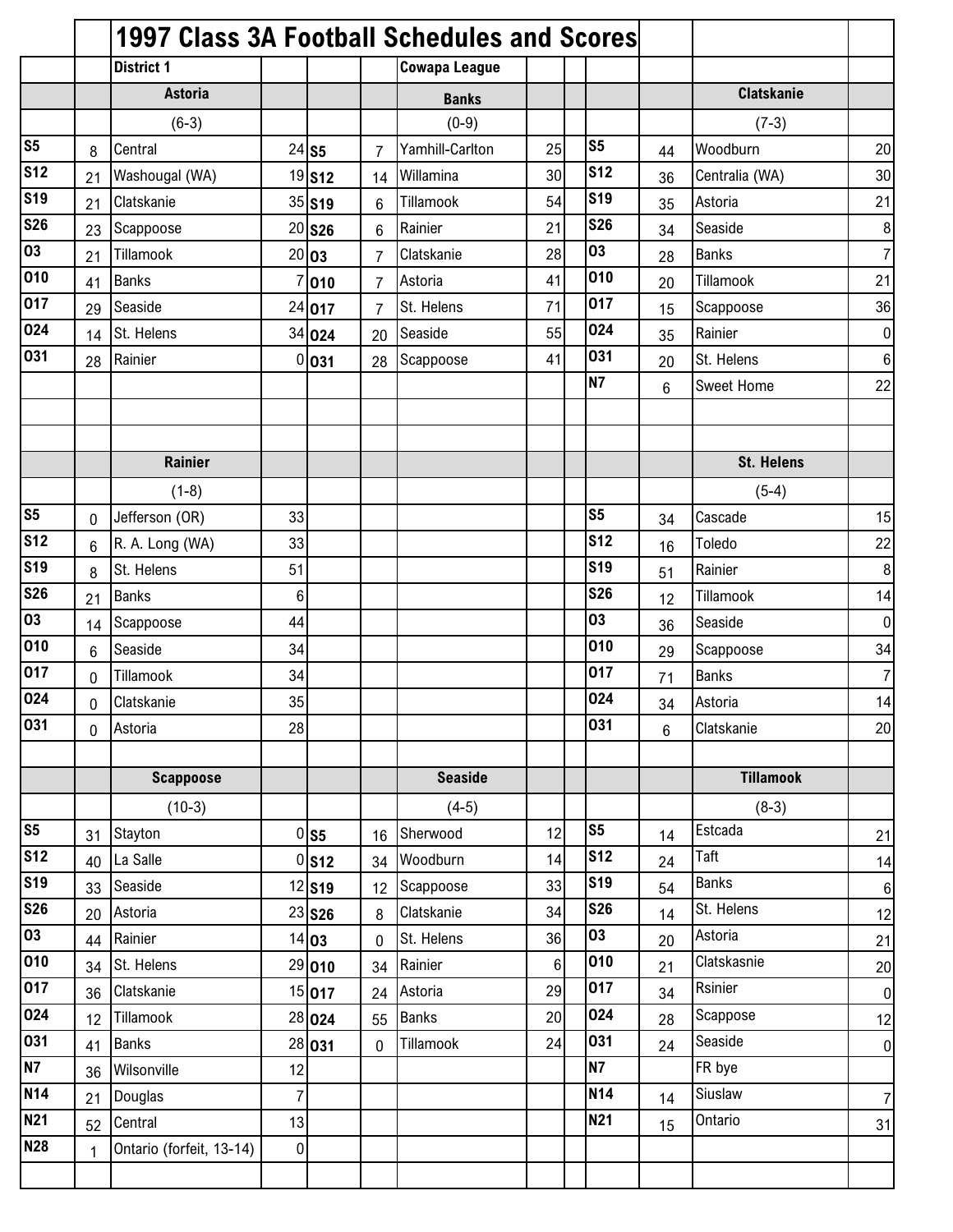|                |                | <b>District 2</b>         |    |                     |              | <b>Tri-Valley</b>         |                |                 |                |                           |           |
|----------------|----------------|---------------------------|----|---------------------|--------------|---------------------------|----------------|-----------------|----------------|---------------------------|-----------|
|                |                | <b>Estacada</b>           |    |                     |              | <b>Gladstone</b>          |                |                 |                | La Salle                  |           |
|                |                | $(6-30)$                  |    |                     |              | $(2-6)$                   |                |                 |                | $(3-6)$                   |           |
| S <sub>5</sub> | 21             | Tillamook                 |    | $14$ S5             | 14           | Stayton                   | 8              | S <sub>5</sub>  | 36             | Marist                    | 13        |
| <b>S12</b>     | 35             | <b>Pleasant Hill</b>      |    | <b>S12</b>          | 12           | The Dalles                | 21             | <b>S12</b>      | $\mathbf 0$    | Scappoose                 | 40        |
| <b>S19</b>     | 17             | <b>Portland Christian</b> |    | $0$ S <sub>19</sub> | 7            | Portland Christian        | 18             | <b>S19</b>      | $\overline{7}$ | Madras                    | 38        |
| <b>S26</b>     | 8              | Madras                    |    | 45 S26              | 6            | <b>Madras</b>             | 35             | <b>S26</b>      | 12             | Wilsonville               | 21        |
| 03             | 26             | La Salle                  | 7  | 03                  | 14           | Wilsonville               | 28             | $\overline{03}$ | $\overline{7}$ | Estacada                  | 26        |
| 010            | 34             | Sherwood                  |    | 6 010               | 13           | Estacada                  | 38             | 010             | 9              | <b>The Dalles</b>         | 28        |
| 017            | 38             | Gladstone                 |    | 13 017              | 13           | Sherwood                  | 21             | 017             | 14             | Sherwood                  | 13        |
| 024            | 21             | The Dalles                |    | 34 024              | 22           | La Salle                  | 12             | 024             | 28             | <b>Portland Christian</b> | 14        |
| 031            | 6              | Wilsonville               |    | 23 031              |              |                           |                | 031             | 12             | Gladstone                 | 22        |
|                |                |                           |    |                     |              |                           |                |                 |                |                           |           |
|                |                |                           |    |                     |              |                           |                |                 |                |                           |           |
|                |                | <b>Madras</b>             |    |                     |              | <b>Portland Christian</b> |                |                 |                | Sherwood                  |           |
|                |                | $(6-4)$                   |    |                     |              | $(2-7)$                   |                |                 |                | $(4-5)$                   |           |
| S <sub>5</sub> | 17             | La Pine                   | 7  | S <sub>5</sub>      | 8            | North Marion              | 60             | S <sub>5</sub>  | 12             | Seaside                   | 16        |
| <b>S12</b>     | 33             | <b>Sisters</b>            |    | <b>S12</b>          | 45           | Neah-Kah-Nie              | 0              | <b>S12</b>      | 31             | Parkrose                  | 26        |
| <b>S19</b>     | 38             | La Salle                  |    | <b>S19</b>          | $\mathbf{0}$ | Estacada                  | 17             | <b>S19</b>      | 15             | Wilsonville               | 36        |
| <b>S26</b>     | 45             | Estacada                  |    | 8 S26               | 18           | Gladstone                 | $\overline{7}$ | <b>S26</b>      | 15             | <b>The Dalles</b>         | 28        |
| 03             | 35             | Gladstone                 |    | 6 03                | $\mathbf{0}$ | Sherwood                  | $\overline{7}$ | 03              | $\overline{7}$ | <b>Portland Christian</b> | $\pmb{0}$ |
| 010            | 38             | Portland Christian        |    | 20 010              | 20           | Madras                    | 38             | 010             | 6              | Estacada                  | 34        |
| 017            | $\overline{7}$ | The Dalles                |    | 46 017              | 0            | Wilsonville               | 20             | 017             | 13             | La Salle                  | 14        |
| 024            | $6\phantom{.}$ | Wilsonville               |    | 28 024              | 14           | La Salle                  | 28             | 024             | 21             | Gladstone                 | 13        |
| 031            | 18             | Sherwood                  |    | 20 031              | 28           | <b>The Dalles</b>         | 35             | 031             | 20             | Madras                    | 18        |
| N7             | 12             | Vale                      |    | $14$ <sub>N7</sub>  |              |                           |                | $\overline{N7}$ |                |                           |           |
|                |                |                           |    |                     |              |                           |                |                 |                |                           |           |
|                |                |                           |    |                     |              |                           |                |                 |                |                           |           |
|                |                | <b>The Dalles</b>         |    |                     |              |                           |                |                 |                | Wilsonville               |           |
|                |                | $(8-3)$                   |    |                     |              |                           |                |                 |                | $(6-4)$                   |           |
| S <sub>5</sub> | 14             | Hermiston                 | 17 |                     |              |                           |                | S <sub>5</sub>  | 6              | <b>Sisters</b>            | 12        |
| <b>S12</b>     | 12             | Pendleton                 | 28 |                     |              |                           |                | <b>S12</b>      | 16             | Molalla                   | 22        |
| <b>S19</b>     | 21             | Gladstone                 | 12 |                     |              |                           |                | <b>S19</b>      | 36             | Sherwood                  | 15        |
| <b>S26</b>     | 28             | Sherwood                  | 15 |                     |              |                           |                | <b>S26</b>      | 21             | La Salle                  | 12        |
| 03             | 34             | Wilsonville               | 7  |                     |              |                           |                | 03              | $\overline{7}$ | The Dalles                | 34        |
| 010            | 28             | La Salle                  | 9  |                     |              |                           |                | 010             | 28             | Gladstone                 | 14        |
| 017            | 46             | Madras                    | 7  |                     |              |                           |                | 017             | 20             | Portland Christian        | $\pmb{0}$ |
| 024            | 34             | Estacada                  | 21 |                     |              |                           |                | 024             | 28             | Madras                    | 6         |
| 031            | 35             | Portland Christian        | 28 |                     |              |                           |                | 031             | 23             | Estacada                  | $\bf 6$   |
| <b>N7</b>      | 21             | <b>Sweet Home</b>         | 6  |                     |              |                           |                | <b>N7</b>       | 12             | Scappoose                 | 36        |
| <b>N14</b>     | 34             | Newport                   | 35 |                     |              |                           |                |                 |                |                           |           |
|                |                |                           |    |                     |              |                           |                |                 |                |                           |           |
|                |                |                           |    |                     |              |                           |                |                 |                |                           |           |
|                |                |                           |    |                     |              |                           |                |                 |                |                           |           |
|                |                |                           |    |                     |              |                           |                |                 |                |                           |           |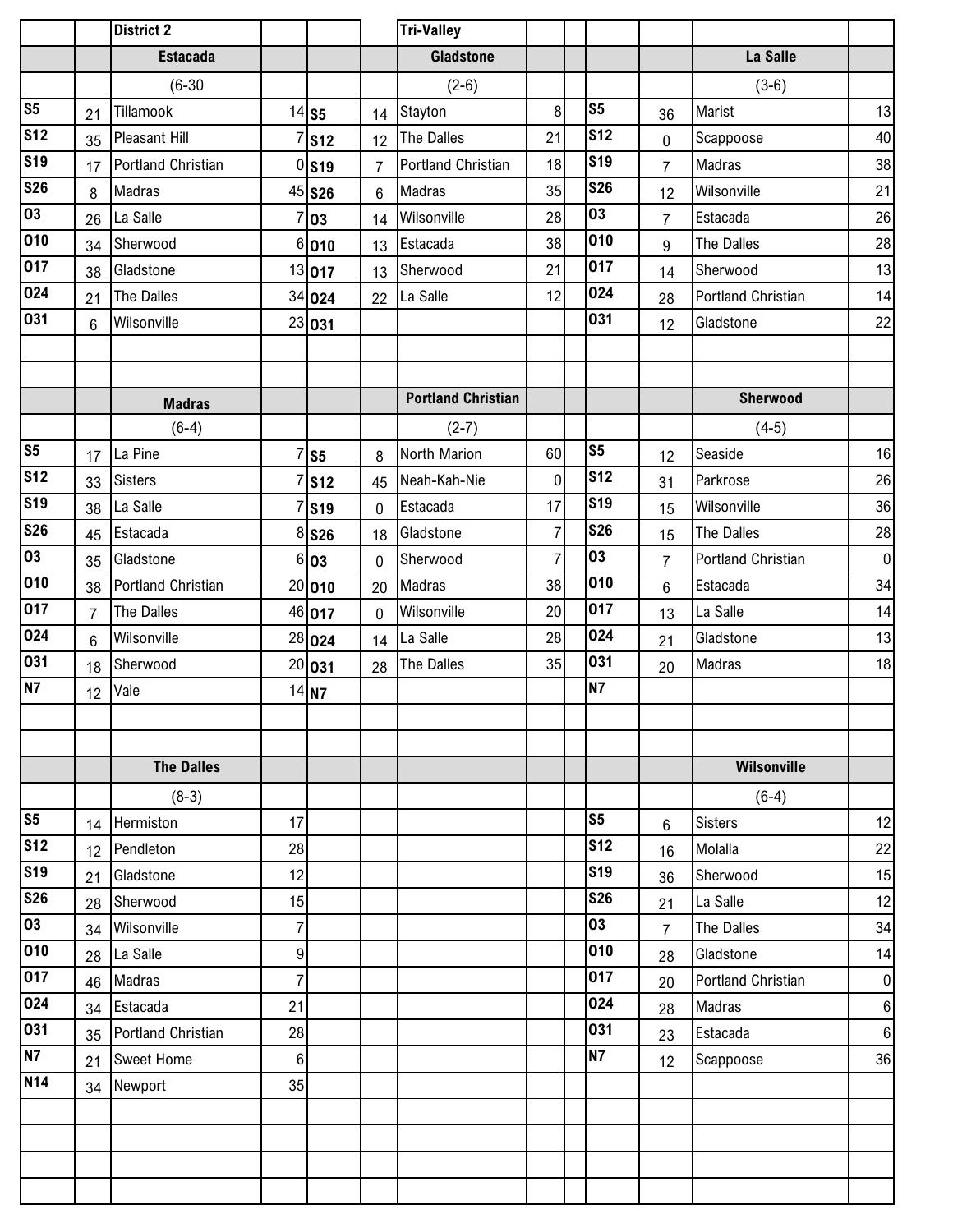|                |                |                         |                |                      |                | <b>District 3 Far West</b> |                |                |                |                        |                  |
|----------------|----------------|-------------------------|----------------|----------------------|----------------|----------------------------|----------------|----------------|----------------|------------------------|------------------|
|                |                | <b>Bandon</b>           |                |                      |                | <b>Brookings-Harbor</b>    |                |                |                | Coquille               |                  |
|                |                | $(6-3)$                 |                |                      |                | $(5-4)$                    |                |                |                | $(2-7)$                |                  |
| S <sub>5</sub> | 20             | <b>Oakland</b>          |                | $8$ S5               | 33             | <b>Illinois Valley</b>     | $\mathbf 0$    | S <sub>5</sub> | 12             | Sutherlin              | 13               |
| <b>S12</b>     | 42             | Waldport                |                | 18 <b>S12</b>        | 12             | Hidden Valley (ot)         | 15             | <b>S12</b>     | 14             | Phoenix                | 47               |
| <b>S19</b>     | 54             | <b>Gold Beach</b>       |                | 6 S <sub>19</sub>    | 32             | Siuslaw                    | 0              | <b>S19</b>     | 30             | <b>Myrtle Point</b>    | 32               |
| <b>S26</b>     | 20             | Douglas                 |                | 35 <b>S26</b>        | 40             | <b>Gold Beach</b>          | 0              | <b>S26</b>     | 24             | Siuslaw                | 22<br>DT)        |
| 03             | 18             | <b>Myrtle Point</b>     |                | 12 03                | 33             | Coquille                   | $\mathbf 0$    | 03             | 0              | Brookings-Harbor       | 33               |
| 010            | 14             | Reedsport               |                | 33 010               | 27             | <b>Myrtle Point</b>        | 12             | 010            | 8              | Douglas                | 54               |
| 017            | 34             | Coquille                | 6              | 017                  | $\overline{7}$ | Reedsport                  | 35             | 017            | 6              | Bandon                 | 34               |
| 024            | 40             | Siuslaw (OT)            |                | 41 024               | 20             | Douglas                    | 56             | 024            | 22             | Reedsport              | 43               |
| 031            | 26             | <b>Brookings-Harbor</b> |                | 15 031               | 15             | Bandon                     | 28             | 031            | 26             | Gold Beach             | $\boldsymbol{6}$ |
|                |                |                         |                |                      |                |                            |                |                |                |                        |                  |
|                |                |                         |                |                      |                |                            |                |                |                |                        |                  |
|                |                | <b>Douglas</b>          |                |                      |                |                            |                |                |                | <b>Gold Beach</b>      |                  |
|                |                | $(9-1)$                 |                |                      |                |                            |                |                |                | $(0-9)$                |                  |
| S <sub>5</sub> | 48             | South Umpqua            | $6\phantom{.}$ |                      |                |                            |                | S <sub>5</sub> | 0              | North Valley           | 33               |
| <b>S12</b>     | 48             | Glide                   | 0              |                      |                |                            |                | <b>S12</b>     | 12             | <b>Illinois Valley</b> | 14               |
| <b>S19</b>     | 31             | Reedsport               | 6              |                      |                |                            |                | <b>S19</b>     | 6              | Bandon                 | 54               |
| <b>S26</b>     | 35             | Bandon                  | 20             |                      |                |                            |                | <b>S26</b>     | 0              | Brookings-Harbor       | 40               |
| 03             | 20             | Siuslaw                 | 6              |                      |                |                            |                | 03             | 6              | Reedsport              | 35               |
| 010            | 54             | Coquille                | 8              |                      |                |                            |                | 010            | $6\phantom{1}$ | Siuslaw                | 35               |
| 017            | 38             | <b>Gold Beach</b>       | 8 <sup>1</sup> |                      |                |                            |                | 017            | 8              | Douglas                | 38               |
| 024            | 56             | Brookings-Harbor        | 20             |                      |                |                            |                | 024            | 6              | <b>Myrtle Point</b>    | 35               |
| 031            | 55             | <b>Myrtle Point</b>     | 20             |                      |                |                            |                | 031            | $6\phantom{1}$ | Coquille               | 26               |
| <b>N7</b>      | $\overline{7}$ | Scappoose               | 21             |                      |                |                            |                |                |                |                        |                  |
|                |                |                         |                |                      |                |                            |                |                |                |                        |                  |
|                |                |                         |                |                      |                |                            |                |                |                |                        |                  |
|                |                | <b>Myrtle Point</b>     |                |                      |                | <b>Reedsport</b>           |                |                |                | <b>Siuslaw</b>         |                  |
|                |                | $(3-6)$                 |                |                      |                | $(8-3)$                    |                |                |                | $(6-5)$                |                  |
| S <sub>5</sub> | 27             | Glide                   |                | $14$ S5              | 27             | Newport                    | 20             | S <sub>5</sub> | $\overline{7}$ | <b>Pleasant Hill</b>   | 14               |
| <b>S12</b>     | 8              | North Valley            |                | $17$ S12             | 26             | Sutherlin                  | $\mathbf 0$    | <b>S12</b>     | 21             | Newport                | 14               |
| <b>S19</b>     | 32             | Coquille                |                | $30$ S <sub>19</sub> | 6              | Douglas                    | 31             | <b>S19</b>     | 0              | Brookings-Harbor       | 32               |
| <b>S26</b>     | 12             | Reedsport               |                | 33 S26               | 33             | <b>Myrtle Point</b>        | 12             | <b>S26</b>     | 22             | Coquille (ot)          | 24               |
| 03             | 12             | Bandon                  |                | 18 03                | 35             | <b>Gold Beach</b>          | 6              | 03             | 6              | Douglas                | 20               |
| 010            | 12             | Brookings-Harbor        |                | 27 010               | 33             | Bandon                     | 14             | 010            | 35             | Gold Beach             | $\boldsymbol{6}$ |
| 017            | 25             | Siuslaw                 |                | 47 017               | 35             | Brookings-Harbor           | $\overline{7}$ | 017            | 47             | <b>Myrtle Point</b>    | 25               |
| 024            | 35             | <b>Gold Beach</b>       | 6              | 024                  | 43             | Coquille                   | 22             | 024            | 41             | Bandon (ot)            | 40               |
| 031            | 20             | Douglas                 |                | 55 031               | 8              | Siuslaw                    | 37             | 031            | 37             | Reedsport              | $\boldsymbol{8}$ |
|                |                |                         |                | <b>N7</b>            | 41             | Marist                     | 20             | <b>N7</b>      | 49             | Toledo                 | 36               |
|                |                |                         |                | <b>N14</b>           | 27             | Newport                    | 51             | <b>N14</b>     | 7              | Tillamook              | 14               |
|                |                |                         |                |                      |                |                            |                |                |                |                        |                  |
|                |                |                         |                |                      |                |                            |                |                |                |                        |                  |
|                |                |                         |                |                      |                |                            |                |                |                |                        |                  |
|                |                |                         |                |                      |                |                            |                |                |                |                        |                  |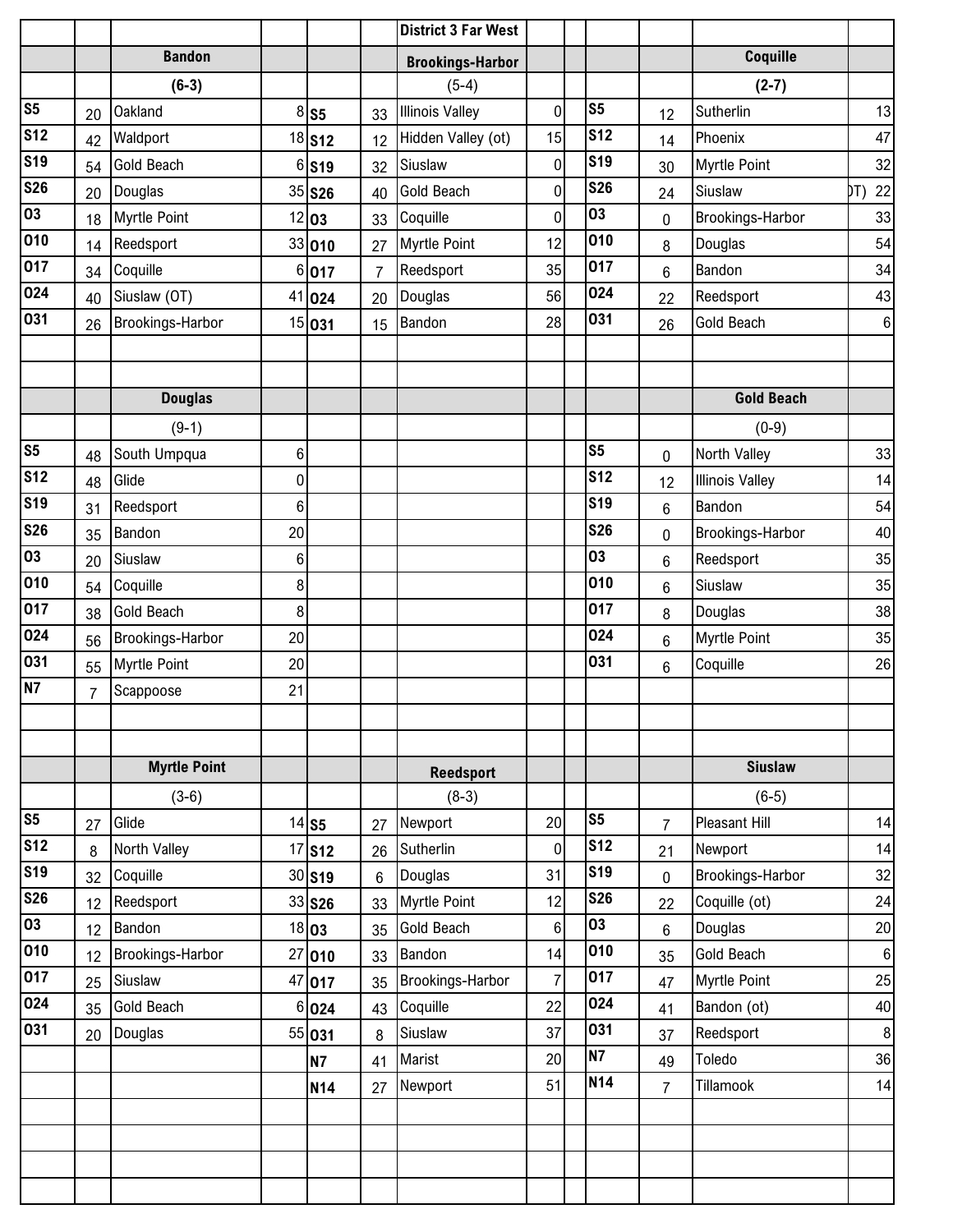|                |                 |                  |                |                      |                | <b>District 4 Val-Co</b> |             |                  |                |                        |                |
|----------------|-----------------|------------------|----------------|----------------------|----------------|--------------------------|-------------|------------------|----------------|------------------------|----------------|
|                |                 | <b>Jefferson</b> |                |                      |                | <b>Newport</b>           |             |                  |                | Philomath              |                |
|                |                 | $(6-3)$          |                |                      |                | $(9-3)$                  |             |                  |                | $(3-6)$                |                |
| S <sub>5</sub> | 33              | Rainier          |                | $0$ S5               | 20             | Reedsport                | 27          | S <sub>5</sub>   | 12             | Vancouver Coll-BC      | 39             |
| <b>S12</b>     | $6\phantom{1}$  | Scio             | 27             | $\sqrt{\text{S12}}$  | 14             | Siuslaw                  | 21          | <b>S12</b>       | $6\phantom{1}$ | Central                | 35             |
| <b>S19</b>     | 6               | Newport          |                | 22 S19               | 22             | Jefferson                | $\,6$       | <b>S19</b>       | 12             | Yamhill-Carlton        | $\overline{7}$ |
| <b>S26</b>     | 18              | Yamhill-Carlton  |                | $2$ S26              | 20             | Taft                     | 14          | <b>S26</b>       | $\pmb{0}$      | Toledo                 | 40             |
| 03             | 44              | Willamina        |                | 03                   | 20             | Toledo                   | 16          | 03               | 14             | Waldport               | $\bf 6$        |
| 010            | $\overline{7}$  | Taft             |                | 14 010               | 34             | Waldport                 | $\,6\,$     | 010              | 14             | Willamina              | $\pmb{0}$      |
| 017            | 19              | Toledo           | 22             | 017                  | 41             | Philomath                | 20          | 017              | 20             | Newport                | 41             |
| 024            | 41              | Philomath        |                | 22 024               | 34             | Willamina                | 15          | 024              | 22             | Jefferson              | 41             |
| 031            | 12              | Waldport         | 0              | 031                  | 29             | Yamhill-Carlton          | $\mathbf 0$ | 031              | 6              | Taft                   | 14             |
|                |                 |                  |                | <b>N7</b>            | 51             | Reedsport                | 27          |                  |                |                        |                |
|                |                 |                  |                | N14                  | 35             | The Dalles               | 34          |                  |                |                        |                |
|                |                 |                  |                | <b>N21</b>           | 6              | Junction City            | 33          |                  |                |                        |                |
|                |                 |                  |                |                      |                |                          |             |                  |                |                        |                |
|                |                 |                  |                |                      |                |                          |             |                  |                |                        |                |
|                |                 | <b>Taft</b>      |                |                      |                |                          |             |                  |                | <b>Toledo</b>          |                |
|                |                 | $(7-4)$          |                |                      |                |                          |             |                  |                | $(8-2)$                |                |
| S <sub>5</sub> | 48              | Salem Acdemy     | $\mathbf 0$    |                      |                |                          |             | S <sub>5</sub>   | 32             | Elmira                 | 27             |
| <b>S12</b>     | 14              | Tillamook        | 24             |                      |                |                          |             | <b>S12</b>       | 22             | St. Helens             | 16             |
| <b>S19</b>     | 21              | Willamina        | $\overline{7}$ |                      |                |                          |             | <b>S19</b>       | 54             | Waldport               | $\bf 6$        |
| <b>S26</b>     | 14              | Newport          | 20             |                      |                |                          |             | <b>S26</b>       | 40             | Philomath              | $\pmb{0}$      |
| 03             | 12              | Yamhill-Carlton  | 0              |                      |                |                          |             | 03               | 16             | Newport                | 20             |
| 010            | 14              | Jefferson        | $\overline{7}$ |                      |                |                          |             | 010              | 12             | Yamhill-Carlton        | $\pmb{0}$      |
| 017            | 42              | Waldport         | 14             |                      |                |                          |             | 017              | 22             | Jefferson (OR)         | 19             |
| 024            | 14              | Toledo           | 36             |                      |                |                          |             | 024              | 36             | Taft                   | 14             |
| 031            | 14              | Philomath        | $\,6\,$        |                      |                |                          |             | 031              | 42             | Willamina              | 14             |
| N7             | 18              | North Valley     | 17             |                      |                |                          |             | <b>N7</b>        | 36             | Siuslaw                | 49             |
| <b>N14</b>     | $6\phantom{a}$  | <b>Sisters</b>   | 40             |                      |                |                          |             |                  |                |                        |                |
|                |                 |                  |                |                      |                |                          |             |                  |                |                        |                |
|                |                 |                  |                |                      |                |                          |             |                  |                |                        |                |
|                |                 | Waldport         |                |                      |                | Willamina                |             |                  |                | <b>Yamhill-Carlton</b> |                |
|                |                 | $(0-9)$          |                |                      |                | $(4-5)$                  |             |                  |                | $(3-6)$                |                |
| S <sub>5</sub> | 14              | Neah-Kah-Nie     |                | 16 S5                | 24             | Sheridan                 | 22          | S5               | 25             | <b>Banks</b>           | $\overline{7}$ |
| <b>S12</b>     | 18              | Bandon           |                | $42$ S <sub>12</sub> | 30             | <b>Banks</b>             | 14          | <b>S12</b>       | 24             | North Marion           | 16             |
| <b>S19</b>     | $6\phantom{.}6$ | Toledo           |                | 54 S19               | $\overline{7}$ | Taft                     | 21          | <b>S19</b>       | $\overline{7}$ | Philomath              | 12             |
| <b>S26</b>     | 20              | Willamina        |                | 48 <b>S26</b>        | 48             | Waldport                 | 20          | <b>S26</b>       | $\overline{2}$ | Jefferson (OR)         | 18             |
| 03             | $6\phantom{.}6$ | Philomath        |                | 14 03                | $\overline{7}$ | Jefferson                | 44          | 03               | $\mathbf 0$    | Taft                   | 12             |
| 010            | $6\phantom{a}$  | Newport          |                | 34 010               | $\mathbf 0$    | Philomath                | 14          | 010              | 0              | Toledo                 | 12             |
| 017            | 14              | Taft             |                | 42 017               | 16             | Yamhill-Carlton          | $\mathbf 0$ | $\overline{0}17$ | $\mathbf 0$    | Willamina              | 16             |
| 024            | $\mathbf 0$     | Yamhill-Carlton  |                | 20 024               | 15             | Newport                  | 34          | 024              | 20             | Waldport               | $\pmb{0}$      |
| 031            | $\mathbf 0$     | Jefferson        |                | 12 031               | 14             | Toledo                   | 42          | 031              | $\mathbf 0$    | Newport                | 29             |
|                |                 |                  |                |                      |                |                          |             |                  |                |                        |                |
|                |                 |                  |                |                      |                |                          |             |                  |                |                        |                |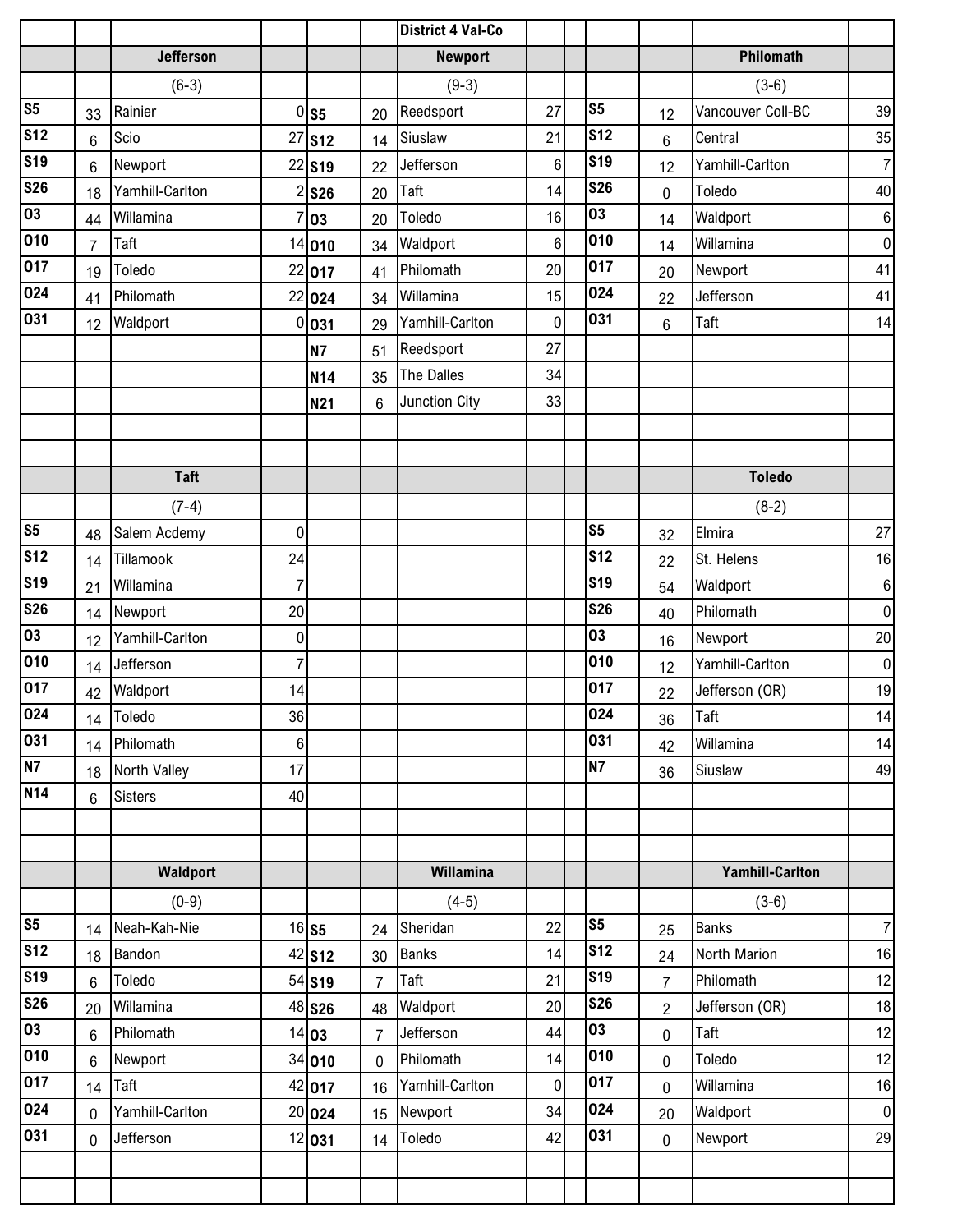|                 |                |                          |                |                      |                | <b>District 5 Sky-Em</b> |                |                |                |                      |                  |
|-----------------|----------------|--------------------------|----------------|----------------------|----------------|--------------------------|----------------|----------------|----------------|----------------------|------------------|
|                 |                | <b>Creswell</b>          |                |                      |                | <b>Elmira</b>            |                |                |                | Glide                |                  |
|                 |                | $(2-7)$                  |                |                      |                | $(9-2)$                  |                |                |                | $(4-5)$              |                  |
| S <sub>5</sub>  | 12             | <b>Hidden Valley</b>     |                | $24$ S5              | 27             | Toledo                   | 32             | S <sub>5</sub> | 14             | <b>Myrtle Point</b>  | 27               |
| <b>S12</b>      | 45             | Harrisburg               | 0              | <b>S12</b>           | 21             | <b>Sweet Home</b>        | 0              | <b>S12</b>     | $\mathbf 0$    | Douglas              | 48               |
| <b>S19</b>      | 6              | Elmira                   |                | 26 S19               | 26             | Creswell                 | 6              | <b>S19</b>     | 12             | Marist               | 35               |
| <b>S26</b>      | 14             | Marist                   |                | 30 S26               | 41             | Sutherlin                | 6              | <b>S26</b>     | 8              | <b>Junction City</b> | 47               |
| 03              | 26             | Sutherlin                |                | 0 03                 | 37             | La Pine                  | $\mathbf 0$    | 03             | 29             | <b>Pleasant Hill</b> | $\boldsymbol{6}$ |
| 010             | $\overline{7}$ | Glide                    |                | 10 010               | 0              | Junction City            | 17             | 010            | 10             | Creswell             | $\overline{7}$   |
| 017             | 19             | La Pine                  | 21             | 017                  | 56             | Marist                   | 20             | 017            | 28             | Sutherlin            | 20               |
| 024             | $6\phantom{1}$ | Junction City            |                | 20 024               | 34             | Pleasant Hill            | 20             | 024            | 21             | La Pine              | 14               |
| 031             | 15             | <b>Pleasant Hill</b>     |                | 25 031               | 47             | Glide                    | 18             | 031            | 18             | Elmira               | 47               |
|                 |                |                          |                | <b>N7</b>            | 42             | Henley                   | 19             |                |                |                      |                  |
|                 |                |                          |                | <b>N14</b>           | $\mathbf{1}$   | *Ontario (forfeit)       | 0              |                |                |                      |                  |
|                 |                |                          |                |                      |                | *Ontario 47-14           |                |                |                |                      |                  |
|                 |                |                          |                |                      |                |                          |                |                |                |                      |                  |
|                 |                | <b>Junction City</b>     |                |                      |                |                          |                |                |                | La Pine              |                  |
|                 |                | $(12-1)$                 |                |                      |                |                          |                |                |                | $(1-8)$              |                  |
| S <sub>5</sub>  | 28             | <b>Sweet Home</b>        | 34             |                      |                |                          |                | S <sub>5</sub> | $\overline{7}$ | Madras               | 17               |
| S <sub>12</sub> | 26             | Cascade                  | $\overline{7}$ |                      |                |                          |                | <b>S12</b>     | 13             | Lakeview             | 14               |
| <b>S19</b>      | 54             | La Pine                  | 13             |                      |                |                          |                | <b>S19</b>     | 13             | Junction City        | 54               |
| <b>S26</b>      | 47             | Glide                    | 8              |                      |                |                          |                | <b>S26</b>     | $\mathbf{3}$   | Pleasant Hill        | 40               |
| 03              | 38             | Marist                   | 0              |                      |                |                          |                | 03             | 0              | Elmira               | 37               |
| 010             | 17             | Elmira                   | 0              |                      |                |                          |                | 010            | 0              | Sutherlin            | 14               |
| 017             | 25             | <b>Pleasant Hill</b>     | 3              |                      |                |                          |                | 017            | 21             | Creswell             | 19               |
| 024             | 20             | Creswell                 | 6              |                      |                |                          |                | 024            | 14             | Glide                | 21               |
| 031             | 49             | Sutherlin                | 13             |                      |                |                          |                | 031            | 14             | Marist               | 28               |
| N7              | 17             | Vale                     | 3              |                      |                |                          |                |                |                |                      |                  |
| <b>N14</b>      | 21             | Sisters (ot)             | 14             |                      |                |                          |                |                |                |                      |                  |
| <b>N21</b>      | 33             | Newport                  | 6              |                      |                |                          |                |                |                |                      |                  |
| <b>N28</b>      | $\mathbf{1}$   | Ontario (Forfeit, 16-47) | $\overline{0}$ |                      |                |                          |                |                |                |                      |                  |
|                 |                |                          |                |                      |                |                          |                |                |                |                      |                  |
|                 |                |                          |                |                      |                |                          |                |                |                |                      |                  |
|                 |                | <b>Marist</b>            |                |                      |                | <b>Pleasant Hill</b>     |                |                |                | <b>Sutherlin</b>     |                  |
|                 |                | $(6-4)$                  |                |                      |                | $(4-5)$                  |                |                |                | $(2-7)$              |                  |
| S <sub>5</sub>  | 13             | La Salle                 |                | $36$ S5              | 14             | Siuslaw                  | $\overline{7}$ | S <sub>5</sub> | 13             | Coquille             | 12               |
| <b>S12</b>      | 44             | South Umpqua             |                | $12$ S12             | $\overline{7}$ | Estacada                 | 35             | <b>S12</b>     | $\mathbf 0$    | Reedsport            | 26               |
| <b>S19</b>      | 35             | Glide                    |                | $12$ S <sub>19</sub> | 35             | Sutherlin                | 14             | <b>S19</b>     | 14             | Pleasant Hill        | 35               |
| <b>S26</b>      | 30             | Creswell                 |                | 14 <b>S26</b>        | 40             | La Pine                  | 3              | <b>S26</b>     | $6\phantom{1}$ | Elmira               | 41               |
| 03              | $\mathbf 0$    | Junction City            |                | 38 03                | 6              | Glide                    | 29             | 03             | $\mathbf 0$    | Creswell             | 26               |
| 010             | 28             | <b>Pleasant Hill</b>     |                | 14 010               | 14             | Marist                   | 28             | 010            | 14             | La Pine              | $\overline{0}$   |
| 017             | 20             | Elmira                   |                | 56 017               | 3              | Junction City            | 25             | 017            | 20             | Glide                | 28               |
| 024             | 33             | Sutherlin                |                | 16 024               | 20             | Elmira                   | 34             | 024            | 16             | Marist               | 33               |
| 031             | 28             | La Pine                  |                | 14 031               | 25             | Creswell                 | 15             | 031            | 13             | Junction City        | 49               |
| N7              | 20             | Reedsport                | 41             |                      |                |                          |                |                |                |                      |                  |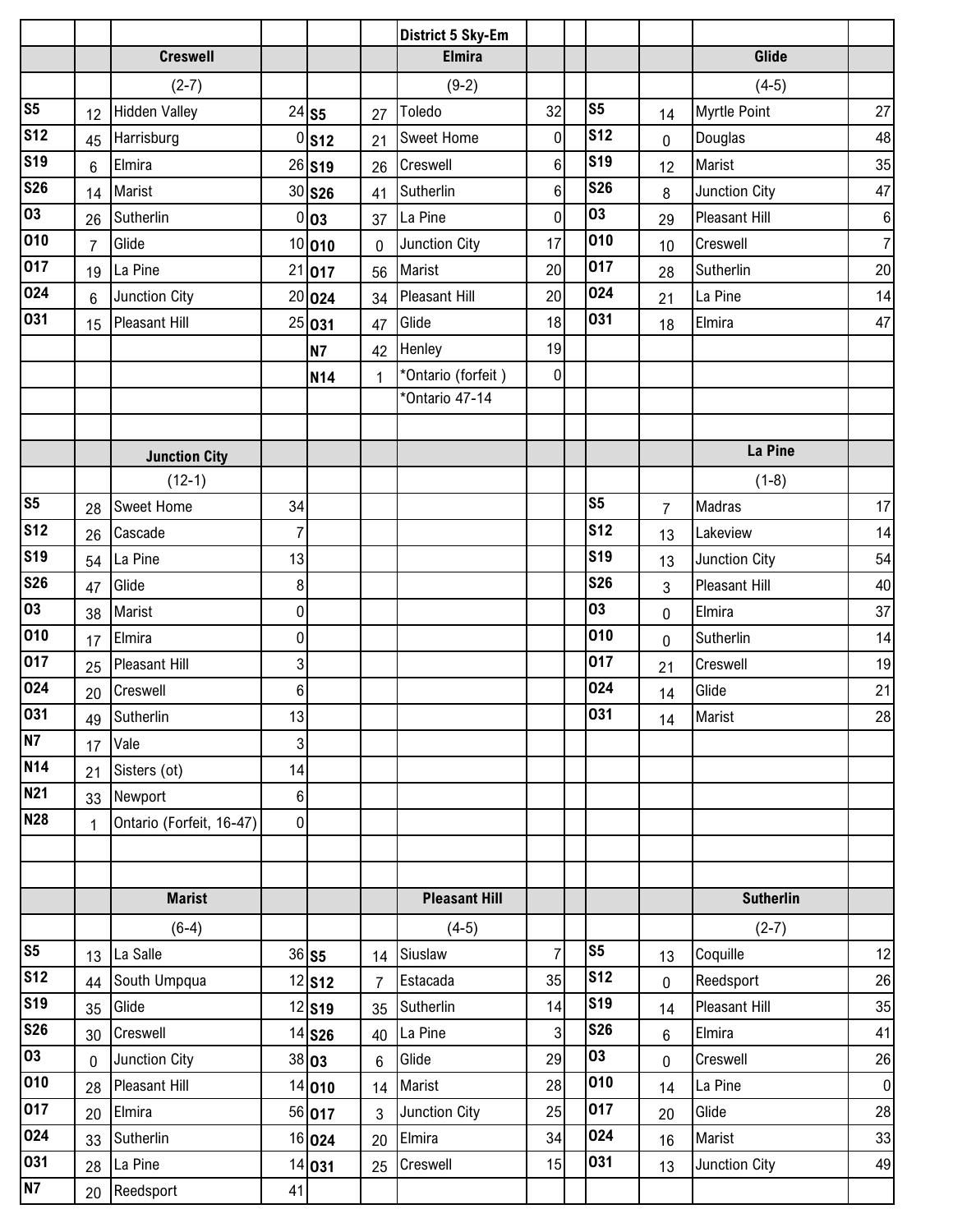|                          |                |                        |          |                    |    | <b>District 6 Skyline</b> |                |                |                |                        |                  |
|--------------------------|----------------|------------------------|----------|--------------------|----|---------------------------|----------------|----------------|----------------|------------------------|------------------|
|                          |                | <b>Henley</b>          |          |                    |    | <b>Hidden Valley</b>      |                |                |                | <b>Illionis Valley</b> |                  |
|                          |                | $(5-4)$                |          |                    |    | $(9-1)$                   |                |                |                | $(3-6)$                |                  |
| S <sub>5</sub>           | 21             | <b>Burns</b>           |          | $26$ S5            | 24 | Creswell                  | 12             | S <sub>5</sub> | 0              | Brookings-Harbor       | 33               |
| $\overline{\text{S12}}$  | 42             | <b>Illinois Valley</b> |          | <b>S12</b>         | 15 | Brookings-Harbor          | 12             | <b>S12</b>     | 14             | <b>Gold Beach</b>      | 12               |
| <b>S19</b>               | 31             | Phoenix                |          | 10 S <sub>19</sub> | 35 | South Umpqua              | $\overline{7}$ | <b>S19</b>     | $\overline{7}$ | Henley                 | 42               |
| $\overline{\text{S}}$ 26 | 49             | Lakeview               | $\Omega$ | <b>S26</b>         | 42 | Rogue River               | $\mathbf 0$    | <b>S26</b>     | 0              | North Valley           | 35               |
| 03                       | 33             | <b>Hidden Valley</b>   |          | 38 03              | 36 | <b>Illinois Valley</b>    | 8              | 03             | 8              | <b>Hidden Valley</b>   | 36               |
| 010                      | $\mathbf 0$    | North Valley           |          | 24 010             | 38 | Henley                    | 33             | 010            | 28             | Rogue River            | $\,8\,$          |
| 017                      | 55             | Rogue River            | 6        | 017                | 28 | <b>Hidden Valley</b>      | 21             | 017            | $\mathbf 0$    | Phoenix                | 35               |
| 024                      | 35             | South Umpqua           |          | 0 024              | 21 | North Valley              | 20             | 024            | 33             | South Umpqua           | $\bf 6$          |
| 031                      | 19             | Elmira                 |          | 42 031             | 35 | Phoenix                   | 7              | 031            | $\overline{7}$ | Lakeview               | 22               |
|                          |                |                        |          | <b>N7</b>          | 31 | Central                   | 40             |                |                |                        |                  |
|                          |                |                        |          |                    |    |                           |                |                |                |                        |                  |
|                          |                |                        |          |                    |    |                           |                |                |                |                        |                  |
|                          |                | <b>Lakeview</b>        |          |                    |    |                           |                |                |                | <b>North Valley</b>    |                  |
|                          |                | $(4-5)$                |          |                    |    |                           |                |                |                | $(8-2)$                |                  |
| S <sub>5</sub>           | 27             | Modoc (CA)             | 16       |                    |    |                           |                | S <sub>5</sub> | 33             | Gold Beach             | $\pmb{0}$        |
| $\overline{\text{S12}}$  | 14             | La Pine                | 13       |                    |    |                           |                | <b>S12</b>     | 17             | <b>Myrtle Point</b>    | $\bf 8$          |
| S <sub>19</sub>          | 20             | Rogue River            | 6        |                    |    |                           |                | <b>S19</b>     | 27             | Phoenix                | 17               |
| <b>S26</b>               | 20             | South Umpqua           | 26       |                    |    |                           |                | <b>S26</b>     | 35             | <b>Illinois Valley</b> | $\pmb{0}$        |
| $\overline{03}$          | 0              | Henley                 | 49       |                    |    |                           |                | 03             | 35             | South Umpqua           | 13               |
| 010                      | 3              | North Valley           | 13       |                    |    |                           |                | 010            | 13             | Lakeview               | $\sqrt{3}$       |
| 017                      | 21             | <b>Hidden Valley</b>   | 28       |                    |    |                           |                | 017            | 24             | Henley                 | $\pmb{0}$        |
| 024                      | 20             | Phoenix                | 36       |                    |    |                           |                | 024            | 20             | <b>Hidden Valley</b>   | 21               |
| 031                      | 22             | <b>Illinois Valley</b> | 7        |                    |    |                           |                | 031            | 43             | Rogue River            | 14               |
|                          |                |                        |          |                    |    |                           |                | <b>N7</b>      | 17             | <b>Taft</b>            | 18               |
|                          |                |                        |          |                    |    |                           |                |                |                |                        |                  |
|                          |                |                        |          |                    |    |                           |                |                |                |                        |                  |
|                          |                | Phoenix                |          |                    |    | <b>Rogue River</b>        |                |                |                | <b>South Umqpua</b>    |                  |
|                          |                | $(6-3)$                |          |                    |    | $(1-8)$                   |                |                |                | $(2-7)$                |                  |
| S <sub>5</sub>           | 14             | Yreka-CA               |          | $6$ S5             | 0  | Glendale                  | 14             | S <sub>5</sub> | $6\phantom{1}$ | Douglas                | 48               |
| $\overline{\text{S12}}$  | 47             | Coquille               |          | 14 <b>S12</b>      | 38 | St. Mary's                | $\mathbf 0$    | <b>S12</b>     | 12             | Marrist                | 44               |
| <b>S19</b>               | 17             | North Valley           |          | 27 S19             | 6  | Lakeview                  | 20             | <b>S19</b>     | $\overline{7}$ | <b>Hidden Valley</b>   | 35               |
| <b>S26</b>               | 10             | Henley                 |          | 31 <b>S26</b>      | 0  | <b>Hidden Valley</b>      | 42             | <b>S26</b>     | 26             | Lakeview               | 20               |
| 03                       | 31             | Rogue River            |          | 18 03              | 18 | Phoenix                   | 31             | 03             | 13             | North Valley           | 35               |
| 010                      | 42             | South Umpqua           |          | 0 010              | 8  | <b>Illinois Valley</b>    | 28             | 010            | $\mathbf 0$    | Phoenix                | 42               |
| 017                      | 35             | <b>Illinois Valley</b> |          | 0 017              | 6  | South Umpqua              | 26             | 017            | 26             | Rogue River            | $\boldsymbol{6}$ |
| 024                      | 36             | Lakeview               |          | 20 024             | 6  | Henley                    | 55             | 024            | $6\phantom{1}$ | <b>Illinois Valley</b> | 33               |
| 031                      | $\overline{7}$ | <b>Hidden Valley</b>   |          | 35 031             | 14 | North Valley              | 43             | 031            | $\mathbf 0$    | Henley                 | 35               |
|                          |                |                        |          |                    |    |                           |                |                |                |                        |                  |
|                          |                |                        |          |                    |    |                           |                |                |                |                        |                  |
|                          |                |                        |          |                    |    |                           |                |                |                |                        |                  |
|                          |                |                        |          |                    |    |                           |                |                |                |                        |                  |
|                          |                |                        |          |                    |    |                           |                |                |                |                        |                  |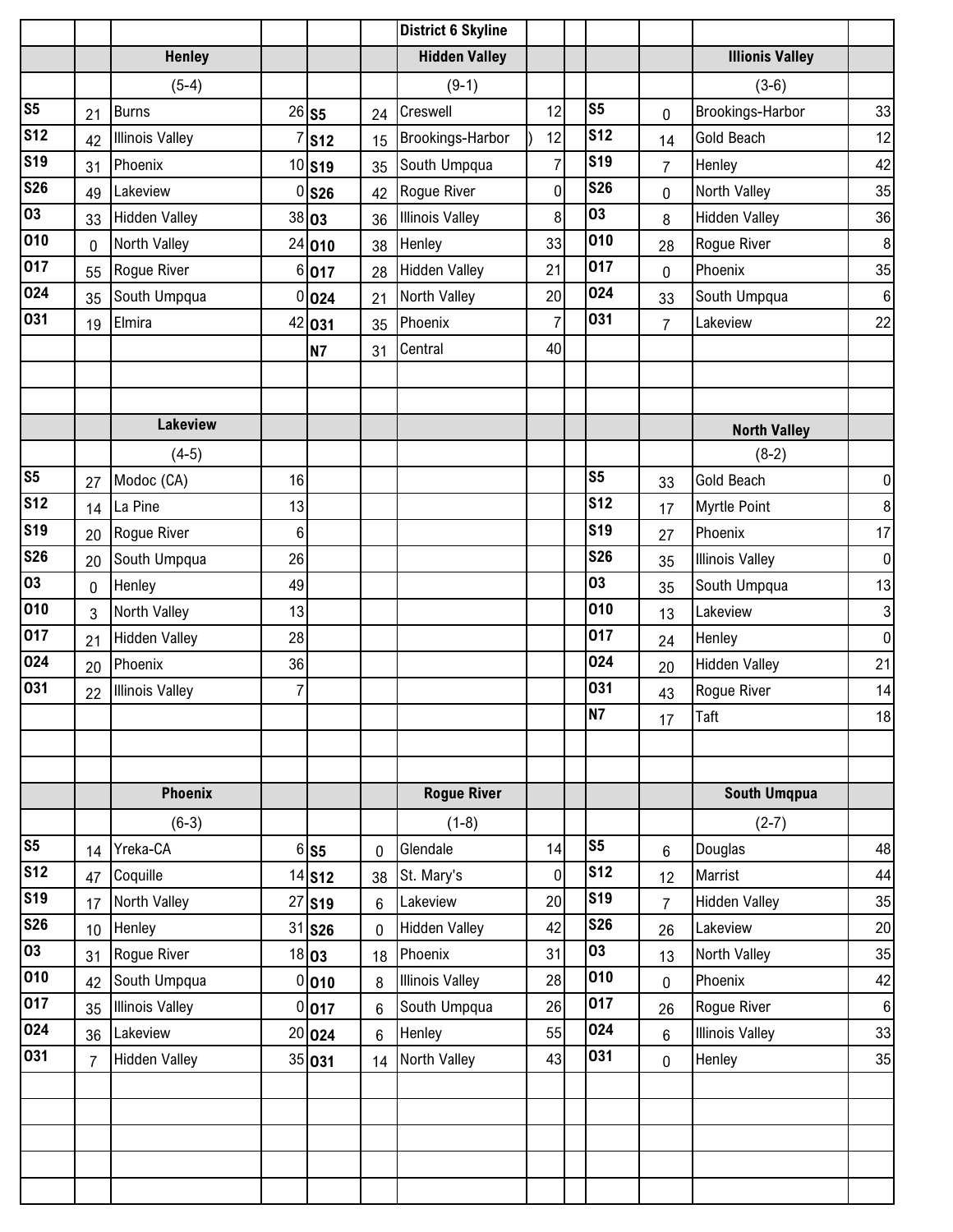|                                                                   |                |                       |    |               |             | <b>District 7 Greater Oregon</b> |                |                |                |                             |                  |
|-------------------------------------------------------------------|----------------|-----------------------|----|---------------|-------------|----------------------------------|----------------|----------------|----------------|-----------------------------|------------------|
|                                                                   |                | <b>Baker</b>          |    |               |             |                                  |                |                |                | <b>Burns</b>                |                  |
|                                                                   |                | $(4-5)$               |    |               |             |                                  |                |                |                | $(7-3)$                     |                  |
| A29                                                               | 14             | La Grande             | 28 |               |             |                                  |                |                | 20             | Modoc (CA)                  | 14               |
| S <sub>5</sub>                                                    | 0              | Bishop Kelly (ID)     | 35 |               |             |                                  |                | S <sub>5</sub> | 26             | Henley                      | 21               |
| <b>S12</b>                                                        | 34             | Joseph                | 13 |               |             |                                  |                | <b>S12</b>     | 39             | Nyssa                       | 18               |
| <b>S19</b>                                                        | 14             | <b>Burns</b>          | 32 |               |             |                                  |                | <b>S19</b>     | 32             | Baker                       | 14               |
| <b>S26</b>                                                        | 29             | <b>Grant Union</b>    | 8  |               |             |                                  |                | <b>S26</b>     |                |                             |                  |
| 03                                                                | $\,6$          | Ontario               | 27 |               |             |                                  |                | 03             | 38             | McLoughlin                  | 32               |
| $\overline{010}$                                                  | 14             | Vale (2 ot)           | 20 |               |             |                                  |                | 010            | 46             | Riverside                   | $\overline{0}$   |
| 017                                                               | 19             | McLoughlin            | 14 |               |             |                                  |                | 017            | $\mathbf 0$    | Vale                        | 41               |
| 024                                                               | 41             | Riverside             | 6  |               |             |                                  |                | 024            | 0              | Ontario                     | 40               |
| 031                                                               |                |                       |    |               |             |                                  |                | 031            | 40             | <b>Grant Union</b>          | $6 \overline{6}$ |
|                                                                   |                |                       |    |               |             |                                  |                | <b>N7</b>      | 13             | Central                     | 33               |
|                                                                   |                |                       |    |               |             |                                  |                |                |                |                             |                  |
|                                                                   |                | <b>Grant Union</b>    |    |               |             | <b>McLoughlin</b>                |                |                |                | <b>Ontario</b>              |                  |
|                                                                   |                | $(1-8)$               |    |               |             | $(4-5)$                          |                |                |                | $(0-13)$                    |                  |
| s <sub>5</sub>                                                    | $\mathbf{0}$   | Heppner               | 20 |               | 42          | Weston-McEwen                    | $\pmb{0}$      | S <sub>5</sub> | 19             | Emmett-ID (forf.)           | 40               |
| S <sub>12</sub>                                                   | 20             | Payette (ID)          |    | $14$ S5       | 51          | Elgin                            | $\mathbf 0$    | <b>S12</b>     | 0              | La Grande (forf., 34-7)     | 1                |
| $\overline{\mathsf{s}}\overline{\mathsf{1}}\overline{\mathsf{9}}$ | 13             | Lost River            |    | 50 <b>S12</b> | 30          | DeSales (WA)                     | 56             | <b>S19</b>     | 0              | McLoughlin (forf., 36-0)    | 1                |
| <b>S26</b>                                                        | 8              | <b>Baker</b>          |    | 29 S19        | 0           | Ontario                          | 36             | <b>S26</b>     | $\mathbf 0$    | Riverside (forf., 48-14)    | 1                |
| 03                                                                | 18             | Riverside             | 27 | <b>S26</b>    | $\mathbf 0$ | Vale                             | 21             | 03             | 0              | Baker (forf., 27-6)         | 1                |
| 010                                                               | 14             | McLoughlin            |    | 34 03         | 32          | <b>Burns</b>                     | 38             | 010            | 20             | Jerome-ID (forf.)           | 31               |
| 017                                                               | 14             | Ontario               |    | 48 010        | 34          | <b>Grant Union</b>               | 14             | 017            | $\mathbf 0$    | Grant Union (forf., 48-14   | 1                |
| 024                                                               | $\overline{7}$ | Vale                  |    | 44 017        | 14          | <b>Baker</b>                     | 19             | 024            | 0              | Burns (forf., 40-0)         | 1                |
| 031                                                               | 6              | <b>Burns</b>          |    | 40 024        | 33          | Riverside                        | $\overline{0}$ | 031            | 0              | Vale (forf., 28-21)         | 1                |
|                                                                   |                |                       |    | 031           |             |                                  |                | <b>N7</b>      | $\mathbf 0$    | Elmira (forf., 47-14)       | $\mathbf{1}$     |
|                                                                   |                |                       |    |               |             |                                  |                | <b>N14</b>     | $\overline{0}$ | Tillamook (forf., 31-15)    | 1                |
|                                                                   |                |                       |    |               |             |                                  |                | <b>N21</b>     | $\mathbf 0$    | Scappoose (forf., 14-13)    | 1                |
|                                                                   |                |                       |    |               |             |                                  |                | <b>N28</b>     | $\mathbf 0$    | Elmira (forf., 47-16; title | 1                |
|                                                                   |                |                       |    |               |             |                                  |                |                |                |                             |                  |
|                                                                   |                | <b>Riverside</b>      |    |               |             |                                  |                |                |                | Vale                        |                  |
|                                                                   |                |                       |    |               |             |                                  |                |                |                | $(9-2)$                     |                  |
| A29                                                               |                | Elgin                 |    |               |             |                                  |                | S <sub>5</sub> | 34             | Kuna (ID)                   | $6 \overline{6}$ |
| s <sub>5</sub>                                                    | 20             | <b>Sherman County</b> | 12 |               |             |                                  |                | <b>S12</b>     | 42             | Middleton (ID)              | 16               |
| <b>S12</b>                                                        |                |                       |    |               |             |                                  |                | <b>S19</b>     | 57             | Riverside                   | 14               |
| $\overline{\text{S19}}$                                           | 14             | Vale                  | 57 |               |             |                                  |                | <b>S26</b>     | 21             | McLoughlin                  | $\overline{0}$   |
| <b>S26</b>                                                        | 14             | Ontario               | 48 |               |             |                                  |                | 03             | 36             | Nyssa                       | 16               |
| 03                                                                | 27             | <b>Grant Union</b>    | 18 |               |             |                                  |                | 010            | 20             | Baker (2 ot)                | 14               |
| 010                                                               | $\mathbf 0$    | <b>Burns</b>          | 46 |               |             |                                  |                | 017            | 41             | <b>Burns</b>                | $\overline{0}$   |
| $\overline{017}$                                                  | 12             | Heppner               | 40 |               |             |                                  |                | 024            | 44             | <b>Grant Union</b>          | $\overline{7}$   |
| 024                                                               | $\mathbf 0$    | McLoughlin            | 33 |               |             |                                  |                | 031            | 21             | Ontario                     | 28               |
| 031                                                               | 6              | <b>Baker</b>          | 41 |               |             |                                  |                | <b>N7</b>      | 14             | Madras                      | 12               |
|                                                                   |                |                       |    |               |             |                                  |                | <b>N14</b>     | 3              | Junction City               | 17               |
|                                                                   |                |                       |    |               |             |                                  |                |                |                |                             |                  |